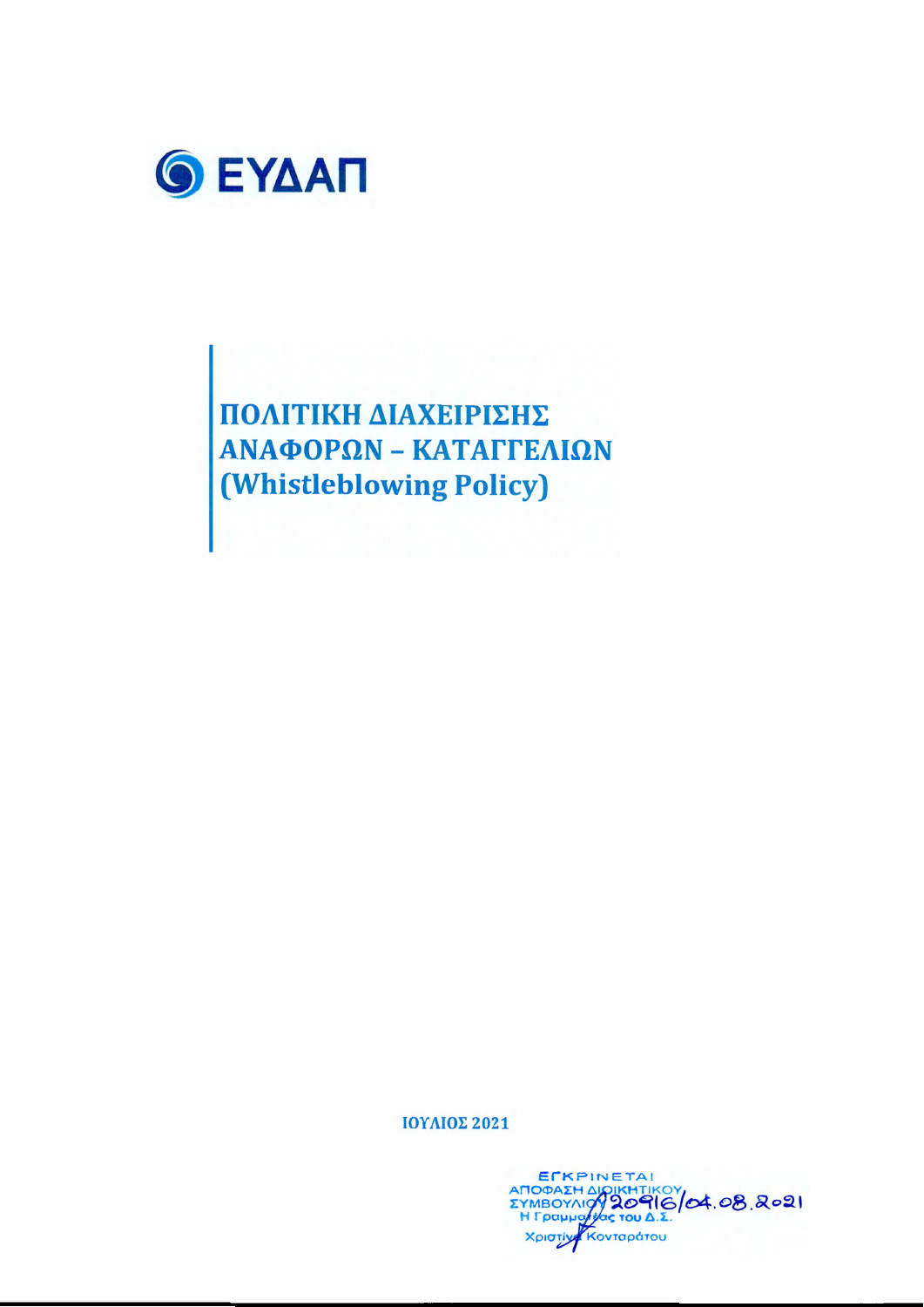

## Περιεχόμενα

| 1. |                                                                                                                                                               |  |
|----|---------------------------------------------------------------------------------------------------------------------------------------------------------------|--|
| 2. |                                                                                                                                                               |  |
| 3. |                                                                                                                                                               |  |
| 4. |                                                                                                                                                               |  |
|    |                                                                                                                                                               |  |
|    | 5.1. ΚΑΤΗΓΟΡΙΕΣ ΠΕΡΙΠΤΩΣΕΩΝ ΠΟΥ ΑΦΟΡΟΥΝ ΣΤΟ ΣΥΣΤΗΜΑ ΕΓΕΡΣΗΣ ΑΝΗΣΥΧΙΩΝ 5<br>5.2. ΠΕΡΙΠΤΩΣΕΙΣ ΠΟΥ ΔΕΝ ΑΦΟΡΟΥΝ ΣΤΟ ΣΥΣΤΗΜΑ ΕΓΕΡΣΗΣ ΑΝΗΣΥΧΙΩΝ ΚΑΤΑ ΤΗΝ ΕΝΝΟΙΑ ΤΗΣ |  |
|    |                                                                                                                                                               |  |
|    | 7. ΑΝΑΦΟΡΑ ΔΥΣΛΕΙΤΟΥΡΓΙΩΝ, ΠΑΡΑΤΥΠΙΩΝ, ΠΑΡΑΛΕΙΨΕΩΝ Η ΑΞΙΟΠΟΙΝΩΝ                                                                                               |  |
|    |                                                                                                                                                               |  |
|    |                                                                                                                                                               |  |
|    |                                                                                                                                                               |  |
|    |                                                                                                                                                               |  |
|    |                                                                                                                                                               |  |
|    | 10.2. ΠΡΟΣΤΑΣΙΑ ΚΑΤΑΓΓΕΛΛΟΝΤΟΣ ΑΠΟ ΠΡΑΞΕΙΣ ΑΡΝΗΤΙΚΩΝ ΣΥΝΕΠΕΙΩΝ (ΑΝΤΙΠΟΙΝΩΝ) ΚΑΙ                                                                               |  |
|    |                                                                                                                                                               |  |
|    | 11. ΠΡΟΩΘΗΣΗ ΚΟΥΛΤΟΥΡΑΣ ΕΛΕΥΘΕΡΗΣ ΕΚΦΡΑΣΗΣ ΚΑΙ ΗΘΙΚΗΣ ΣΥΜΠΕΡΙΦΟΡΑΣ.<br>ΤΑΚΤΙΚΗ ΕΚΠΑΙΔΕΥΣΗ ΚΑΙ ΕΥΑΙΣΘΗΤΟΠΟΙΗΣΗ ΤΟΥ ΠΡΟΣΩΠΙΚΟΥ ΣΧΕΤΙΚΑ ΜΕ ΤΟΝ                   |  |
|    |                                                                                                                                                               |  |

ETKPINETAI<br>ANOGAZH AIGIKHTIKOV<br>EYMBOYALORICOVA, OB.2021<br>H Fpapparters Tou A.2.<br>Xpiotivy Kovtapárou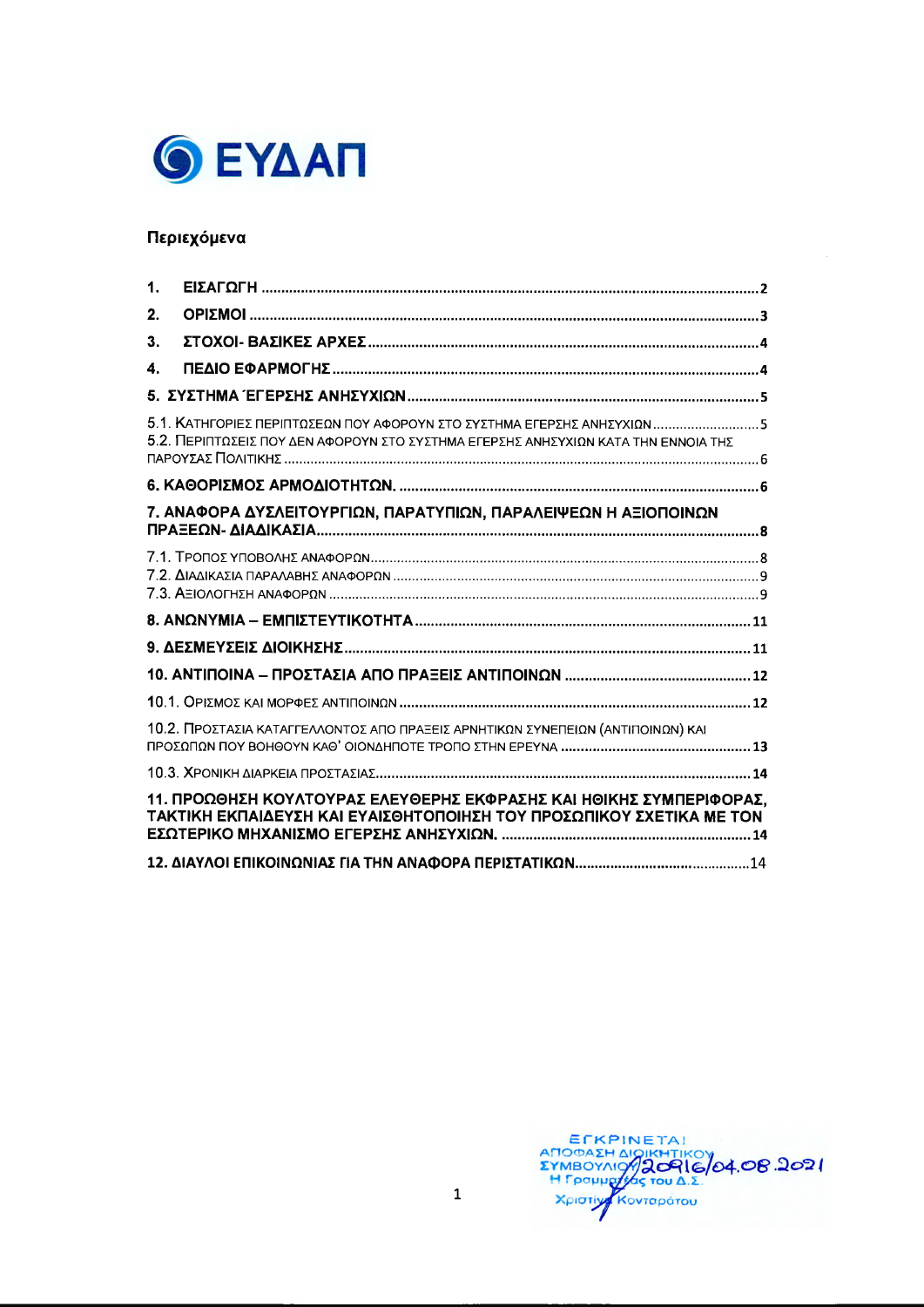#### 1. Εισαγωγή

Η ΕΥΔΑΠ σε όλο το φάσμα των δραστηριοτήτων της δεσμεύεται να λειτουργεί σύμφωνα με τους κανόνες ηθικής και το ισχύον νομοθετικό και κανονιστικό πλαίσιο. επιδιώκοντας την τήρηση υψηλών προτύπων εταιρικής διακυβέρνησης, διαφάνειας καθώς και επαννελματικής και ηθικής δεοντολονίας.

Η καλλιέρνεια και ενκαθίδρυση ενός σταθερού, σύνχρονου και υγιούς εταιρικού περιβάλλοντος που θα προάνει το έρνο της ΕΥΔΑΠ και θα χαρακτηρίζεται από τις αρχές της ακεραιότητας, της εντιμότητας και της κανονιστικής συμμόρφωσης, είναι υποχρέωση όλων και βασική προϋπόθεση για υγιή επιχειρηματική δράση και κοινωνική συνοχή και πρόοδο. Η ΕΥΔΑΠ δεσμεύεται να διενεργεί τις επιχειρηματικές της δραστηριότητες με τιμιότητα και ακεραιότητα και αναμένει από όλους, ανεξαρτήτως της σχέσης τους με την εταιρεία, να διατηρούν υψηλό επίπεδο ηθικής συμπεριφοράς και να συμμορφώνονται με τους νόμους, τις εταιρικές πολιτικές και διαδικασίες.

Η ΕΥΔΑΠ εφαρμόζει πολιτική μηδενικής ανοχής κατά της διαφθοράς, καθώς τα στελέχη και το προσωπικό της δεσμεύονται να λειτουργούν με επαγγελματισμό, νομιμότητα και ακεραιότητα σε όλες τις επαγγελματικές τους συναλλαγές, αποτρέποντας συμπεριφορές, πράξεις ή παραλείψεις που θα μπορούσαν να εκθέσουν την ΕΥΔΑΠ σε κίνδυνο ή ακόμα και να προκαλέσουν την απλή υποψία διαφθοράς και εν γένει συνθήκες αθέμιτης δραστηριότητας. Η καλλιέργεια κλίματος ανοιχτής επικοινωνίας με την Εταιρεία είναι καίριας σημασίας για την αντιμετώπιση περιστατικών παράνομης ή παράτυπης συμπεριφοράς, ως εκ τούτου η ΕΥΔΑΠ ενθαρρύνει την ελεύθερη έκφραση των ανησυχιών των εργαζομένων ή τρίτων, προκειμένου να ενισχύεται η εμπιστοσύνη για την ορθή λειτουργία και αποτελεσματικότητά της και να περιορίζονται τα φαινόμενα διαφθοράς. Στο πλαίσιο αυτό, το παρόν κείμενο αποτελεί Πολιτική και διαδικασία με σκοπό την πρόληψη, καταπολέμηση και διαχείριση ανήθικων και παράνομων πράξεων και συμπεριφορών ή παραλείψεων, προς εξασφάλιση των ανωτέρω αρχών, συμπεριλαμβανομένης της καταπολέμησης της διαφθοράς.

Ως whistleblowing νοείται η εκούσια πράξη αποκάλυψης από οποιοδήποτε πρόσωπο το οποίο γνωρίζει είτε δυσλειτουργίες, σημαντικές παρατυπίες και παραλείψεις ή άλλες ανήθικες και έκνομες ενέργειες που έχουν ήδη τελεσθεί ή υπάρχει η ένδειξη και η πρόθεση για πιθανή τέλεσή τους εντός της Εταιρείας.

Σκοπός της Πολιτικής Διαχείρισης Αναφορών-Καταγγελιών (επώνυμων και ανώνυμων) της Εταιρείας είναι να δημιουργήσει το πλαίσιο για τον έγκαιρο εντοπισμό και διαχείριση δυσλειτουργιών, παρατυπιών, παραλείψεων ή αξιόποινων πράξεων που διενεργούνται ή για τις οποίες εντοπίζεται ή διαπιστώνεται η πρόθεση ότι θα προκληθούν κατά την εκτέλεση των καθηκόντων του προσωπικού και των στελεχών της Εταιρείας και που μπορούν να αποβούν εις βάρος των εργαζομένων αλλά και της αξιοπιστίας και της φήμης της Εταιρείας. Η παρούσα Πολιτική αποτελεί μέρος του συστήματος εσωτερικού ελέγχου και αποσκοπεί στη βελτίωση της λειτουργίας και οργάνωσης της Εταιρείας καθώς η αποκάλυψη και ο εντοπισμός παράτυπων ενεργειών που έχουν διαπιστωθεί ή που είναι πιθανόν να προκληθούν, έχει ως αποτέλεσμα τη λήψη διορθωτικών μέτρων προς όφελος των εργαζομένων και της Εταιρείας.

Στο πλαίσιο της Πολιτικής, οι εργαζόμενοι της Εταιρείας ή/και τρίτα μέρη ενθαρρύνονται και παροτρύνονται να αναφέρουν επώνυμα ή ανώνυμα, δυσλειτουργίες, παρατυπίες, παραλείψεις ή αξιόποινες πράξεις που υπέπεσαν στην αντίληψή τους καθώς και να εκφράσουν τυχόν ανησυχίες, προβληματισμούς ή

EFKPINETAI ANOBAZH AJOIKHTIKOV 04.08.2021 Χρισχή: Κονταράτου

 $\overline{2}$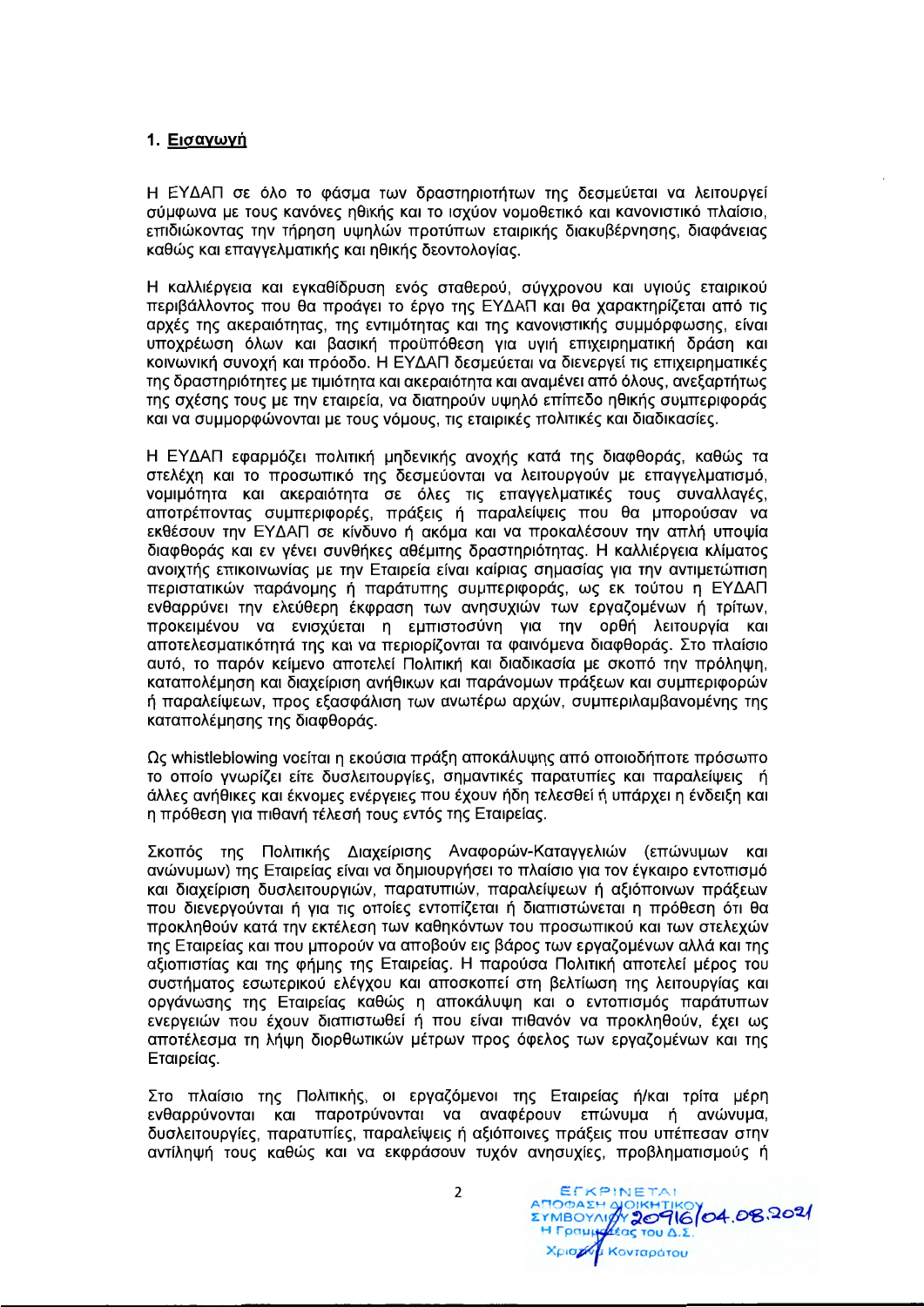παράπονα, σχετικά με θέματα τυχόν παραβιάσεων των πολιτικών της Εταιρείας ή και του νομοθετικού-κανονιστικού πλαισίου που διέπει τη λειτουργία της. Οι εργαζόμενοι είναι συχνά, οι πρώτοι που αντιλαμβάνονται και συνειδητοποιούν τυχόν αθέμιτες και παράνομες συμπεριφορές, στο πλαίσιο δραστηριοτήτων της Εταιρείας. Με αυτόν τον τρόπο, η παρούσα πολιτική και η οριζόμενη σε αυτή διαδικασία αποτελεί κατά τρόπο εμπιστευτικό για όλους τους εργαζόμενους και τρίτα πρόσωπα που ενείρουν ανησυχίες για αθέμιτες πρακτικές, το μέσο που θα επιτρέψει στην Εταιρεία να τις διερευνήσει και να λάβει διορθωτικά μέτρα, σύμφωνα με τις πολιτικές και τις διαδικασίες της.

Η εφαρμογή της παρούσας Πολιτικής ως μέρος του συστήματος εσωτερικού ελέγχου της Εταιρείας αξιολογείται περιοδικά ως προς την αποτελεσματικότητά της από τη Διεύθυνση Εσωτερικού Ελέγχου. Η Πολιτική επικαιροποιείται με απόφαση του Διοικητικού Συμβουλίου κατόπιν εισήγησης της Επιτροπής Ελέγχου και πρότασης της Υπηρεσίας Κανονιστικής Συμμόρφωσης.

Το σύνολο του Προσωπικού και των Στελεχών της Εταιρείας θα πρέπει να παρέχει κάθε δυνατή συνεργασία στη διερεύνηση των αναφορών και να υποστηρίζει ενεργά τον μηχανισμό έγερσης ανησυχιών. Οι Γενικές Διευθύνσεις και Διευθύνσεις της εταιρείας οφείλουν να παράσχουν άμεσα και έγκυρα κάθε στοιχείο και κάθε δυνατή διευκόλυνση που απαιτείται για την αποτελεσματική διερεύνηση των αναφορών. Για την εκπόνηση της παρούσας Πολιτικής έχουν ληφθεί υπόψη τα ακόλουθα:

- Οδηγία (ΕΕ) 2019/1937 του Ευρωπαϊκού Κοινοβουλίου και του Συμβουλίου.
- Προστασία Πληροφοριοδοτών Δημοσίου Συμφέροντος Κατευθυντήριες Γραμμές για Εταιρίες στην Ελλάδα ΟΕCD.
- A Best Practice Guide for Whistleblowing Legislation, Transparency International.
- The United Nations Convention against Corruption Resource Guide on Good Practices in the Protection of Reporting Persons.

#### 2. Ορισμοί

Αναφορά Δυσλειτουργίας (Whistleblowing): Η καλόπιστη αναφορά περιστατικού ή περιστατικών που διαπίστωσε ή αντιλήφθηκε ο αναφέρων κατά την εκτέλεση των καθηκόντων του ή σε σχέση με τα καθήκοντά του και τα οποία υποδηλώνουν την ύπαρξη «σοβαρής παρατυπίας». Η αναφορά θα πρέπει να γίνεται εγγράφως και χωρίς καθυστέρηση. Αναφορά δύναται να υποβάλει και τρίτο πρόσωπο (ήτοι πρόσωπο που δεν εμπίπτει στην έννοια του Προσωπικού της Εταιρείας).

Δυσλειτουργία/ Σοβαρή παρατυπία: Παράτυπη δραστηριότητα ή δυσλειτουργία ή παράλειψη που σχετίζεται με αθέτηση εσωτερικών Πολιτικών και Διαδικασιών. Ενδεικτικά, η αθέτηση μπορεί να σχετίζεται: με λογιστικο-ελεγκτικές πρακτικές και υποβολή οικονομικών αναφορών (ήτοι οικονομικό παράπτωμα, εσωτερικός έλεγχος, υποβολή έκθεσης εξόδων), με την επαγγελματική ακεραιότητα (ήτοι δωροδοκία, νόθευση εγγράφων, απάτη, σύγκρουση συμφερόντων, θέματα με πελάτες), με το ανθρώπινο δυναμικό, και τον σεβασμό στο χώρο εργασίας (ήτοι διακρίσεις, διαφορετικότητα, παρενόχληση, αντίποινα) με το περιβάλλον, την υγεία και ασφάλεια, την κακή χρήση / υπεξαίρεση εταιρικών περιουσιακών στοιχείων καθώς και τη βλάβη δημοσίου συμφέροντος.

Εύλογη πεποίθηση: Το πρόσωπο που αποκαλύπτει δεν χρειάζεται απαραίτητα να είναι βέβαιο για τα πραγματικά περιστατικά κατά τη γνωστοποίηση. Το κρίσιμο κριτήριο θα πρέπει να είναι εάν, κατά την εύλογη πεποίθηση του αναφέροντος, οι πληροφορίες που διαθέτει συντείνουν στη διαπίστωση μιας ή περισσοτέρων επιλήψιμων συμπεριφορών σχετιζόμενων με τη λειτουργία της εταιρείας

**EFKPINETAL** ANOBAZH AIOIKHTIKOY<br>EYMBOYAYAY 20916/04.08.2021 Χρισήζα Κονταράτου

3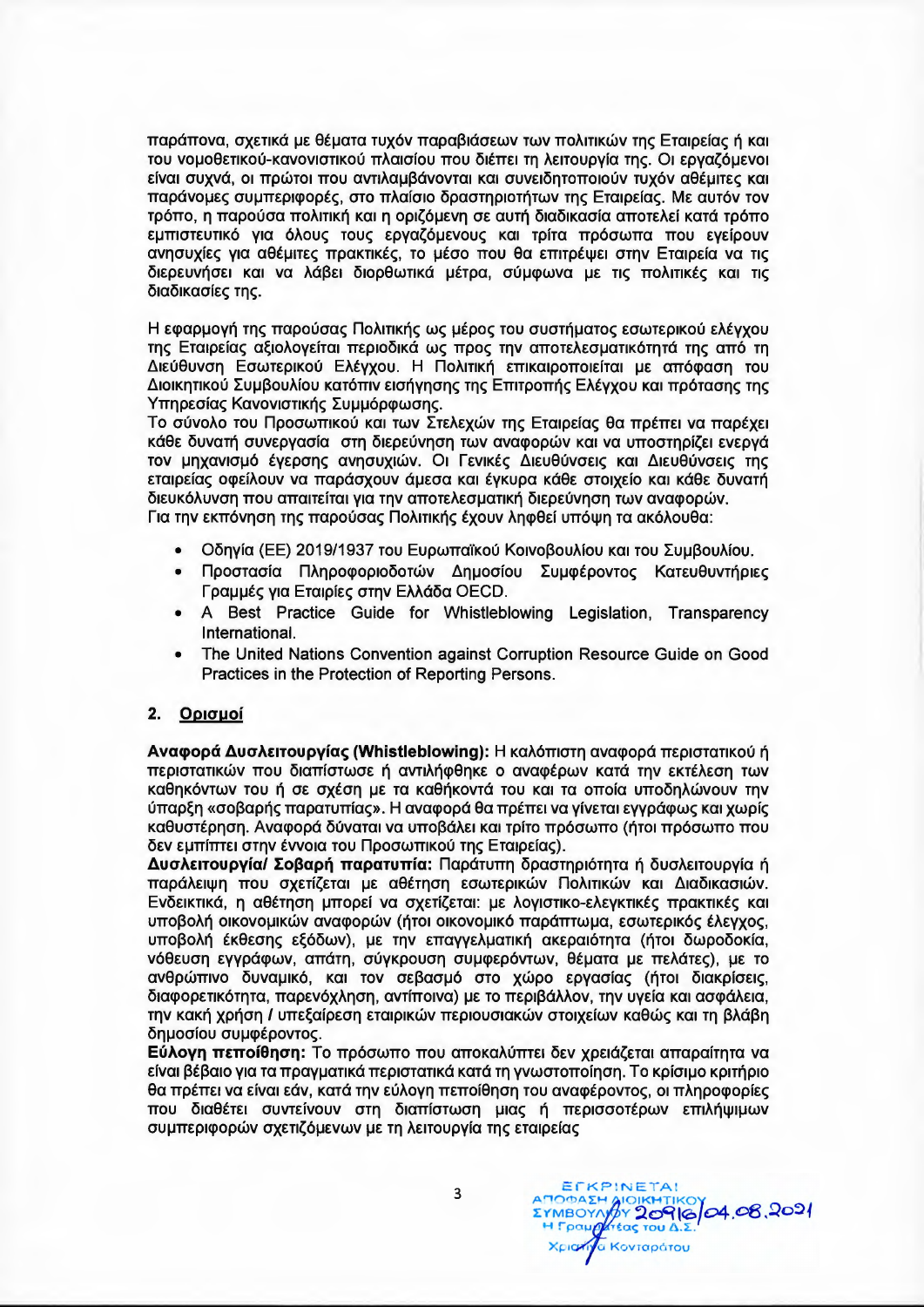Καλή πίστη: Η πίστη στην εγκυρότητα των αναφερόμενων περιστατικών, δηλαδή το γεγονός ότι ο αναφέρων εύλογα και καλοπροαίρετα πιστεύει ότι η μεταδιδόμενη πληροφορία είναι αληθινή. Η καλή πίστη τεκμαίρεται ότι υπάρχει, εκτός εάν (και έως ότου) αποδειχθεί το αντίθετο.

Αντίποινα: Οποιαδήποτε άμεση ή έμμεση ενέργεια ή απειλή ενέργειας ή παράλειψη σε βάρος του αναφέροντος, η οποία γίνεται λόγω της αναφοράς και λαμβάνει χώρα σε πλαίσιο που σχετίζεται με την εργασία και προκαλεί ή μπορεί να προκαλέσει αδικαιολόγητη βλάβη σε βάρος του αναφέροντος, συμπεριλαμβανομένης της παρενόχλησης, των διακρίσεων, των αρνητικών αξιολογήσεων και εκδικητικών πράξεων (αναλυτικά στο αντίστοιχο κεφάλαιο 10 της παρούσης).

Απόρρητο / Εμπιστευτικότητα της ταυτότητας: Στις περιπτώσεις που η αναφορά είναι επώνυμη, η ταυτότητα του αναφέροντος κρατείται εμπιστευτική από τον αποδέκτη των πληροφοριών έναντι του/των προσώπου/-ων που ενδεχομένως εμπλέκονται στη σοβαρή παρατυπία που αναφέρεται και χρησιμοποιείται μόνο στις περιπτώσεις όπου είναι απολύτως αναγκαίο.

Ανωνυμία: Η κατάσταση κατά την οποία η ταυτότητα της πηγής των πληροφοριών δεν είναι γνωστή στον αποδέκτη.

## 3. Στόχοι- Βασικές Αρχές

Στόχοι της Πολιτικής αποτελούν:

- η ενθάρρυνση της γνωστοποίησης κάθε παράνομης, παράτυπης, ανάρμοστης ανήθικης ή ακατάλληλης συμπεριφοράς,
- η παροχή σαφών διαδικασιών για την αναφορά και την αντιμετώπισή τους,  $\bullet$
- η πρόληψη και αποτροπή παραπτωμάτων που θα μπορούσαν να  $\bullet$ επηρεάσουν την οικονομική επίδοση και να βλάψουν τη φήμη της Εταιρείας,
- η παροχή διαβεβαίωσης ότι όλες οι γνωστοποιήσεις θα αντιμετωπίζονται ως  $\bullet$ εμπιστευτικές, με σοβαρότητα και επιμέλεια, χωρίς φόβο για αρνητικές αντιδράσεις (αντίποινα) οποιασδήποτε μορφής,
- η συμβολή στην προώθηση και ανάπτυξη κουλτούρας λογοδοσίας, κανονιστικής συμμόρφωσης και ακεραιότητας,
- η διασφάλιση της υποστήριξης προς τους εργαζομένους, οι οποίοι υποβάλλουν αναφορές όταν διαπιστώνουν ή υποψιάζονται ανάρμοστη, ανήθικη ή ακατάλληλη συμπεριφορά στην Εταιρεία.

Βασική και απαράβατη αρχή της Πολιτικής Διαχείρισης Αναφορών - Καταγγελιών είναι η προστασία της ανωνυμίας και της αρχής της εμπιστευτικότητας των στοιχείων των ατόμων που υποβάλλουν τέτοιες αναφορές-καταγγελίες, και εφόσον είναι υπάλληλοι της Εταιρείας, η διασφάλιση επιπλέον της μη διακύβευσης της υφιστάμενης θέσης τους και της μελλοντικής επαγγελματικής τους εξέλιξης. Σε περίπτωση υποβολής επώνυμης καταγγελίας διασφαλίζεται ότι δεν θα υπάρχουν αρνητικές συνέπειες (αντίποινα) για το πρόσωπο που υποβάλλει την καταγγελία.

# 4. Πεδίο εφαρμογής

Η Πολιτική εφαρμόζεται σε όλες τις οργανωτικές μονάδες του Ομίλου και απευθύνεται και αφορά οποιοδήποτε πρόσωπο εργάζεται, παρέχει υπηρεσίες, συνεργάζεται με την ΕΥΔΑΠ και οποιονδήποτε τρίτο σχετίζεται με την Εταιρεία και συγκεκριμένα:

- Εργαζόμενους (μόνιμους, εποχικούς, ορισμένου χρόνου, με δελτίο παροχής υπηρεσιών, μέσω εξωτερικού συνεργάτη)
- Εργολάβους και υπεργολάβους
- Προμηθευτές
- Συμβούλους, Ειδικούς Συνεργάτες
- Εκπαιδευόμενους

EFKPINETA! ATTORAZH MOIKHTIKOV<br>EYMBOYALD 20916/04.08.2021 Χριστιβα Κονταράτου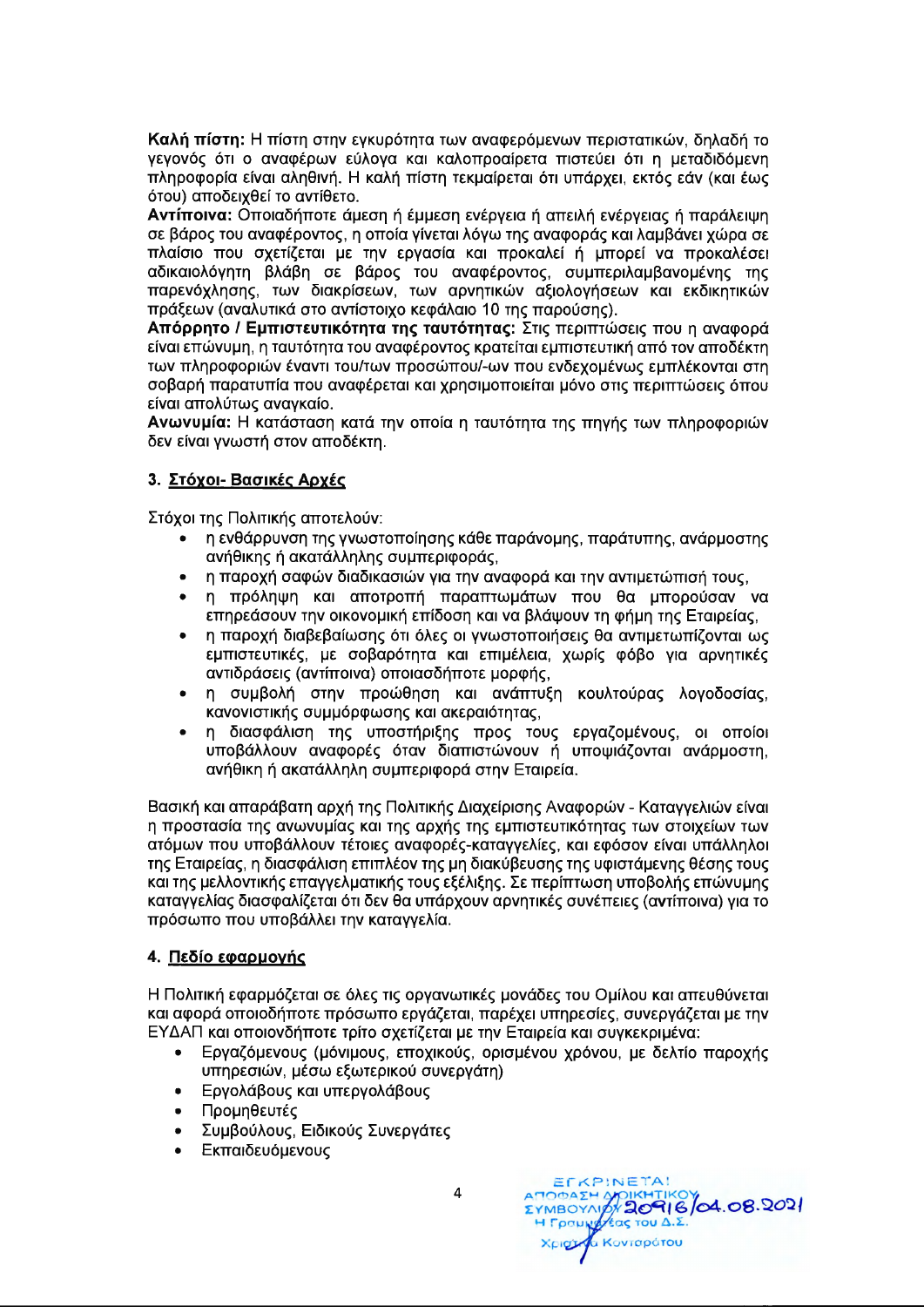- Μέλη της Διοίκησης και ανώτατα διευθυντικά στελέχη
- Υποψήφιους για θέσεις εργασίας ή άλλες μορφές συνεργασίας
- Πελάτες
- Μετόχους

## 5. Σύστημα Έγερσης Ανησυχιών

## <u>5.1. Κατηγορίες περιπτώσεων που αφορούν στο σύστημα έγερσης ανησυχιών</u>

Ο εσωτερικός μηχανισμός έγερσης ανησυχιών αφορά επιλήψιμες συμπεριφορές με την έννοια της παράνομης, παράτυπης, επικίνδυνης ή ανήθικης πρακτικής που λαμβάνει χώρα στο πλαίσιο δραστηριοτήτων της εταιρείας και η οποία εγείρει ζητήματα ευθύνης. Τέτοιες συμπεριφορές μπορεί να περιλαμβάνουν ενδεικτικά και όχι περιοριστικά τις κάτωθι περιπτώσεις:

- Παραβίαση ενωσιακού και εθνικού δικαίου (νόμοι, Ευρωπαϊκές Οδηγίες και Κανονισμοί κλπ.)
- Βλάβη ή απειλή για το δημόσιο συμφέρον (δημόσια υγεία και ασφάλεια, περιβάλλον, νομιμοποίηση εσόδων από εγκληματική δραστηριότητα, θέματα απάτης και διαφθοράς σε δημόσιες συμβάσεις, σε χρήση δημόσιων πόρων  $K\lambda\pi$ .)
- Βλάβη ή απειλή για το εταιρικό συμφέρον
- Κλοπή, Υπεξαίρεση
- Απάτη
- Διαφθορά
- Δωροδοκία
- Εκφοβισμός
- Κάθε είδους παρενόχληση (π.χ. σεξουαλική)
- Κατάχρηση Εξουσίας
- Άσκηση Επιρροής
- Κατασπατάληση πόρων  $\bullet$
- Κατάχρηση περιουσιακών στοιχείων
- Παραβίαση του εταιρικού/επαγγελματικού απορρήτου
- Παραβίαση των πολιτικών της Εταιρείας
- Παραβίαση του νομοθετικού κανονιστικού πλαισίου που διέπει την λειτουργία της Εταιρείας
- Παραβίαση της νομοθεσίας και των πολιτικών της ΕΥΔΑΠ για την προστασία των δεδομένων προσωπικού χαρακτήρα
- Παραβίαση των αρχών της εταιρικής διακυβέρνησης ιδίως όσων αφορά στην απόκρυψη ή στον μη εντοπισμό καταστάσεων σύγκρουσης συμφερόντων: Στο πλαίσιο της έγκαιρης διάγνωσης πιθανών καταστάσεων σύγκρουσης συμφερόντων, οι εργαζόμενοι και τα στελέχη της ΕΥΔΑΠ παροτρύνονται δια της παρούσης πολιτικής να αποκαλύπτουν τυχόν περιερχόμενη σε γνώση τους κατάσταση σύγκρουσης συμφερόντων και να τη γνωστοποιούν στην Υπηρεσία Κανονιστικής Συμμόρφωσης.
- Συναλλαγές συνδεδεμένων μερών που δεν γνωστοποιούνται ή δεν δηλώνονται σύμφωνα με την ισχύουσα νομοθεσία.
- Παραποίηση οικονομικών καταστάσεων, παροχή παραποιημένης χρηματοοικονομικής ή μη πληροφόρησης

EFKPINETA! ATIOOAEH MOIKHTIKOY<br>EYMBOYAYY **20916/04.08.2021**<br>H Fpouyy/sag tou A.E. **gyfu Κονταράτου**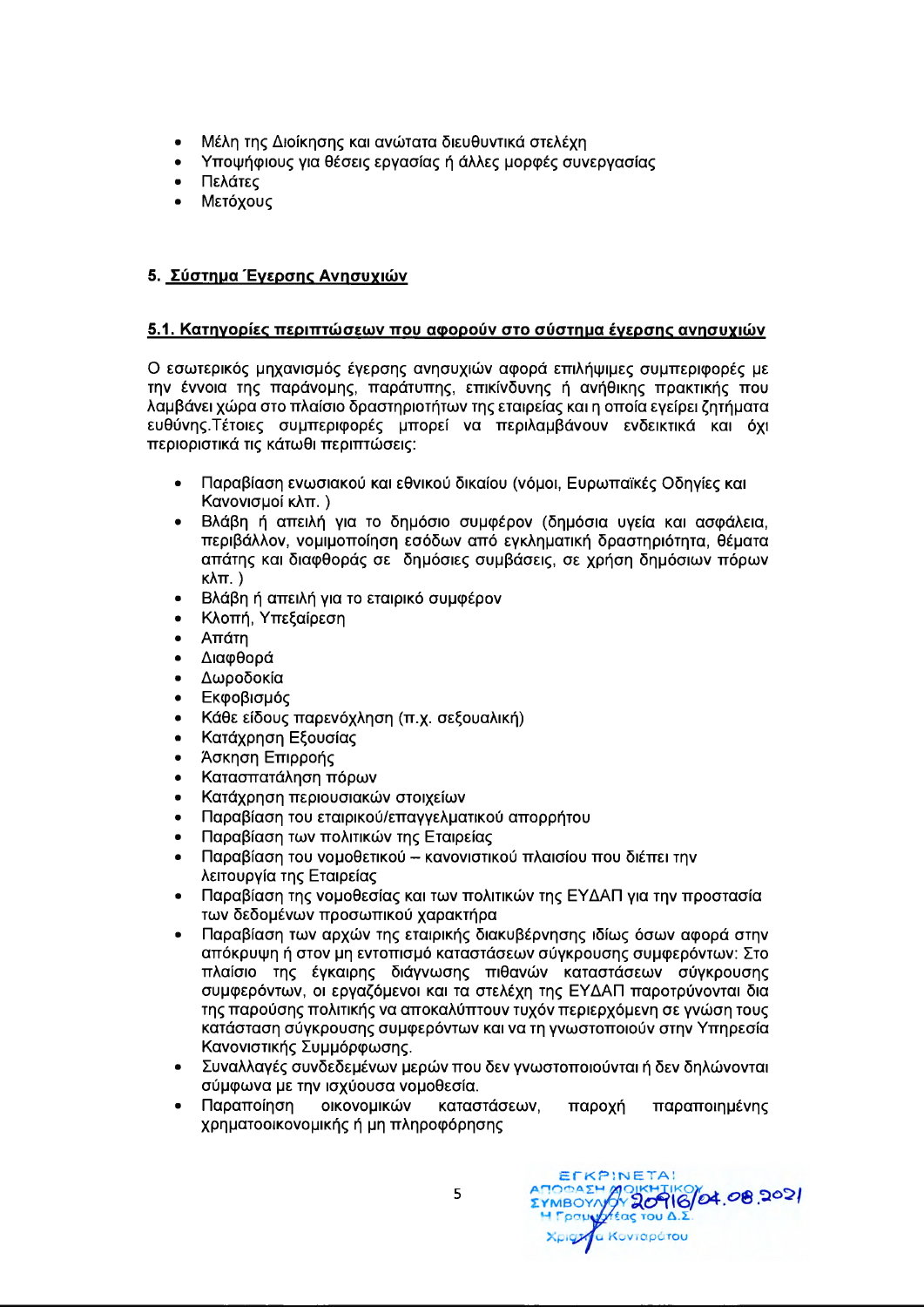- Παράκαμψη ασφαλιστικών δικλίδων, Συστήματος Εσωτερικού Ελέγχου και δικλίδων του λογιστικού συστήματος.
- Κίνδυνο για τη δημόσια υγεία ή ασφάλεια ή το περιβάλλον.
- Παραβίαση θεμάτων σε διαδικασίες προμηθειών και δημοσίων συμβάσεων (π.χ. στρέβλωση ανταγωνισμού, σύγκρουση συμφερόντων, άνιση μεταχείριση υποψηφίων διαγωνισμών κλπ.).
- Θέματα προστασίας καταναλωτών.
- Κάθε παραβίαση του Κώδικα Δεοντολογίας και Συμπεριφοράς.
- · Ανοχή σε επιλήψιμες συμπεριφορές ή αναποτελεσματική διαχείρισή τους.
- · Κάλυψη ή απόκρυψη ενός εκ των παραπάνω.

Η παρούσα πολιτική εφαρμόζεται σε όλες τις οργανωτικές μονάδες της Εταιρείας συμπεριλαμβανομένων των μελών Διοίκησης ενώ το σύστημα έγερσης ανησυχιών είναι προσβάσιμο επίσης σε τρίτα μέρη όπως ενδεικτικά προμηθευτές, πελάτες και εργολάβοι.

## 5.2. Περιπτώσεις που δεν αφορούν στο σύστημα έγερσης ανησυχιών κατά την έννοια της παρούσας Πολιτικής

Δε μπορεί να θεωρηθεί ως αναφορά δυσλειτουργίας, κατά την έννοια της παρούσας Πολιτικής, κάθε είδους υποβαλλόμενη αναφορά αλλά τα περιστατικά, τα οποία, κατά την κρίση του καταγγέλλοντος αφορούν στη λειτουργία και στο συμφέρον της Εταιρείας ή στο δημόσιο συμφέρον, όπως ενδεικτικά περιγράφονται στην ως άνω παράγραφο 5.1.

Συγκεκριμένα, δεν διερευνώνται περαιτέρω οι αναφορές που διαπιστώνεται ότι αφορούν σε:

- πληροφορίες που έχουν ήδη δημοσιευθεί (πχ. άρθρα εφημερίδων, δημοσιεύματα κλπ),
- αβάσιμες φήμες και διαδόσεις,
- ζητήματα με ασήμαντο χαρακτήρα,
- διαφωνίες για θέματα που δεν παραβιάζουν το νομοθετικό και κανονιστικό πλαίσιο ή δεν αποτελούν ηθικά ανάρμοστη συμπεριφορά (π.χ. επαγγελματικές διαφωνίες)
- μη καλόπιστες αναφορές, όπως όσες γίνονται καταχρηστικά (πχ όταν επαναλαμβάνονται αποσκοπώντας στην αποδιοργάνωση της υπηρεσίας ή τη δυσφήμιση του αναφερόμενου προσώπου κλπ) και όσες γίνονται κακόβουλα, επιπόλαια ή με δυνητικά δυσφημιστικό σκοπό (δηλαδή ψευδείς ή ανεπιβεβαίωτες κατηγορίες με στόχο να βλάψουν την ακεραιότητα ή την υπόληψη άλλου προσώπου) ή περιπτώσεις για τις οποίες έχει κινηθεί προανακριτική ή δικαστική διαδικασία,
- · περιπτώσεις διαχείρισης παραπόνων πελατών που εντάσσονται στη συνήθη λειτουργία της Εταιρείας, τα οποία διαχειρίζεται η Γενική Διεύθυνση Πελατών,
- περιπτώσεις κατάθεσης αναφορών για ικανοποίηση αιτημάτων ή απαιτήσεων που απορρέουν από τον Κανονισμό Προσωπικού, τα οποία διαχειρίζεται η Διεύθυνση Ανθρωπίνου Δυναμικού. Για τις περιπτώσεις αυτές εξακολουθούν να ισχύουν οι ήδη θεσμοθετημένες διαδικασίες.
- περιπτώσεις που σχετίζονται με προσωπικές καταστάσεις και αντιπαραθέσεις.

# 6. Καθορισμός αρμοδιοτήτων.

# (i) Διοικητικό Συμβούλιο

Το Διοικητικό Συμβούλιο της εταιρείας είναι υπεύθυνο για:

ECKPINETA! AIOIKHTIKO 64.08.2021 AMOMAZH **ΣΥΜΒΟΥΛ** H Foaug υστ α Κονταράτου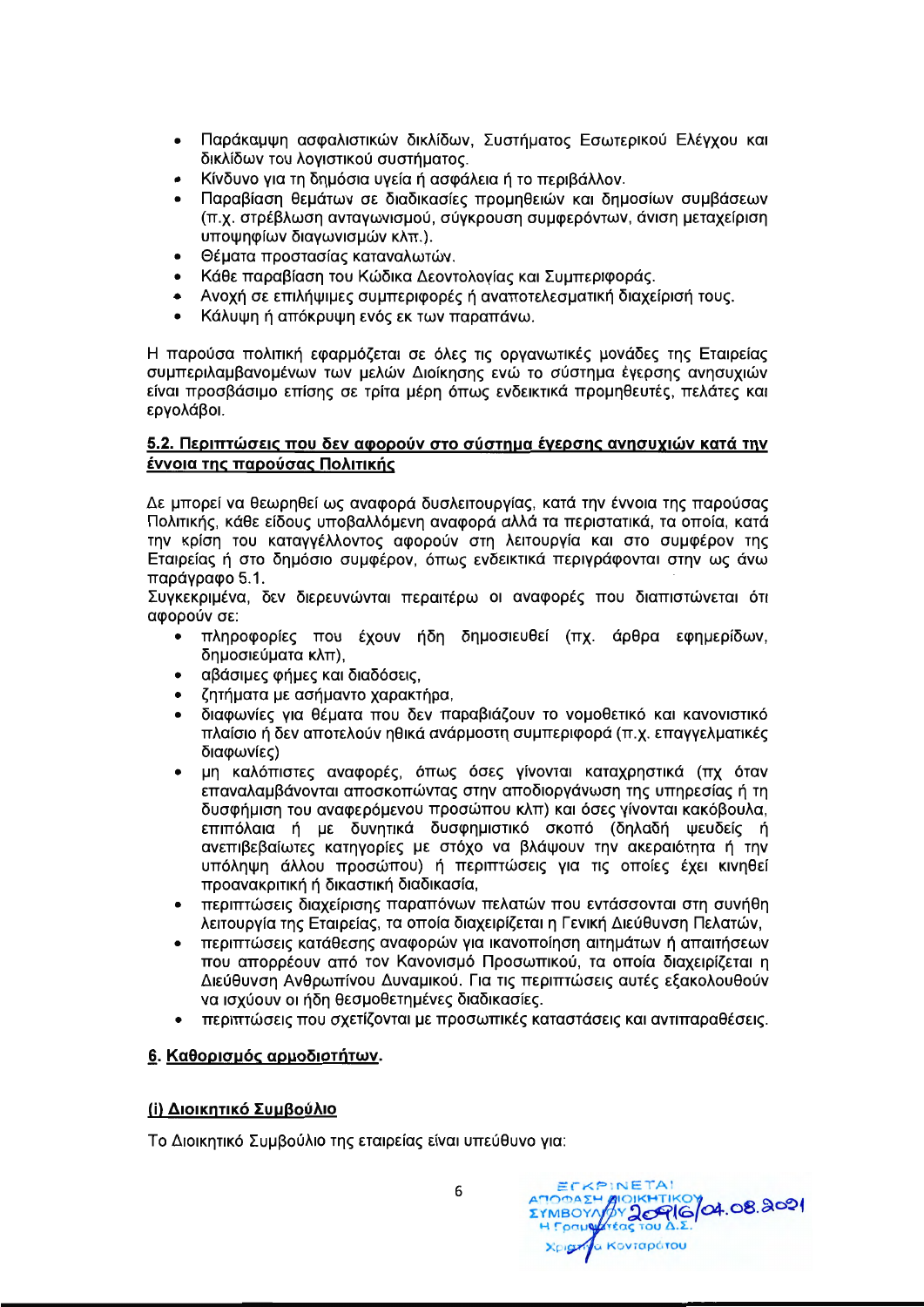- την έγκριση και περιοδική αναθεώρηση της παρούσας Πολιτικής, κατόπιν εισήγησης της Επιτροπής Ελέγχου και κατόπιν πρότασης της Υπηρεσίας Κανονιστικής Συμμόρφωσης,
- την εποπτεία εφαρμογής της.

## (ii) Επιτροπή Ελέγχου

Η Επιτροπή Ελέγχου είναι υπεύθυνη για:

- την υποβολή εισήγησης προς το Διοικητικό Συμβούλιο αναφορικά με την αναθεώρησή της πολιτικής, μετά από πρόταση της Υπηρεσίας Κανονιστικής Συμμόρφωσης, όποτε αυτό κρίνεται απαραίτητο, σύμφωνα με τις εκάστοτε μεταβολές στο νομικό και κανονιστικό πλαίσιο και λαμβάνοντας υπόψη τα στρατηγικά σχέδια της εταιρείας.
- την παραλαβή από την Επιτροπή Αξιολόγησης Αναφορών των καταγγελιών, που εμπίπτουν στο πεδίο αρμοδιοτήτων της Επιτροπής Ελέγχου, ιδίως σε λογιστικοελεγκτικά θέματα με ενδεχόμενες παραβάσεις στη διαδικασία συλλογής, επεξεργασίας και γνωστοποίησης οικονομικών στοιχείων, σε θέματα που έχουν να κάνουν με την παράκαμψη ασφαλιστικών δικλίδων του λογιστικού συστήματος και του συστήματος γενικά εσωτερικού ελέγχου της εταιρείας.

## (iii) Υπηρεσία Κανονιστικής Συμμόρφωσης

Η Υπηρεσία Κανονιστικής Συμμόρφωσης είναι υπεύθυνη για:

- την παρακολούθηση της συμμόρφωσης της παρούσας πολιτικής με το ισχύον νομικό - κανονιστικό πλαίσιο και τις προκύπτουσες ανάγκες και την υποβολή προτάσεων τροποποίησής της προς την Επιτροπή Ελέγχου.
- την μέριμνα για την εκπαίδευση του Προσωπικού της εταιρείας σε θέματα που σχετίζονται με την αναφορά σοβαρών παρατυπιών με στόχο τη διασφάλιση της συνεχούς ευαισθητοποίησης και επαγρύπνησής του.
- την καθιέρωση διαδικασιών με τις οποίες υποβάλλονται, εμπιστευτικά σε κάθε περίπτωση ή ακόμα και ανώνυμα, αναφορές του προσωπικού ή/και τρίτων σχετικά με δυσλειτουργίες ή/και σοβαρές παρατυπίες που εμπίπτουν στο πεδίο εφαρμογής της παρούσας πολιτικής και χρήζουν διερεύνησης.
- την παραλαβή και διαχείριση αναφορών και την προώθησή τους στην Επιτροπή Αξιολόγησης Αναφορών σύμφωνα με τα περιγραφόμενα στο κεφάλαιο 7 της παρούσας.

# (iv) Διεύθυνση Εσωτερικού Ελέγχου

Η Διεύθυνση Εσωτερικού Ελέγχου είναι υπεύθυνη για:

- την περιοδική αξιολόγηση της επάρκειας και της αποτελεσματικότητας της παρούσας πολιτικής και την υποβολή προτάσεων βελτίωσής της, όταν κρίνεται σκόπιμο.
- την παροχή προς την Υπηρεσία Κανονιστικής Συμμόρφωσης και προς την Επιτροπή Ελέγχου συμβουλευτικής υποστήριξης κατά τη σύνταξη και την αναθεώρηση της πολιτικής πριν την υποβολή της προς έγκριση από το ΔΣ.
- τον περιοδικό έλεγχο και την περιοδική αξιολόγηση της συμμόρφωσης με την παρούσα πολιτική και τις διαδικασίες βάσει των οποίων υποβάλλονται επώνυμα ή ανώνυμα καταγγελίες. Ο έλεγχος και η αξιολόγηση της διεξαγωγής ερευνών μπορεί να γίνει και με τη χρήση συγκεκριμένων δεικτών αποτελεσματικότητας (άμεσος χαρακτήρας ερευνών, παύση επιλήψιμων

ECKPINETA! A 2096 04.08.2021 *EYMBOYAY <u>Λέας του Δ.Σ</u>* I Foardy α Κονταράτου

7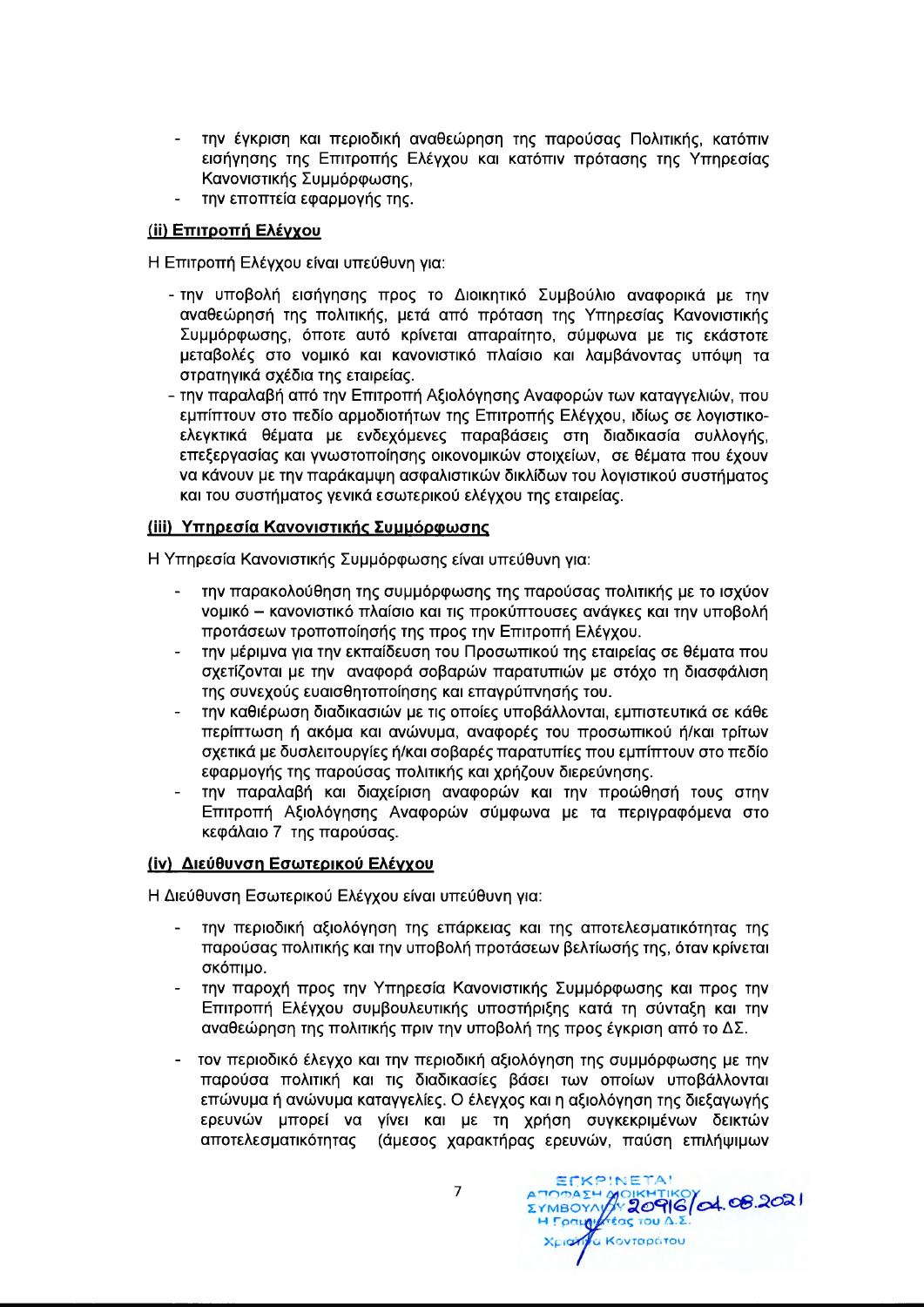συμπεριφορών, λήψη μέτρων προς τροποποίηση πολιτικών και διαδικασιών της εταιρείας κλπ.) είτε με τη δοκιμασία του συστήματος μέσω ψευδών αναφορών, ώστε να δοκιμάσουν και να αναλύσουν τις απαντήσεις που παρέχονται σε αυτές τις περιπτώσεις.

## (ν) Επιτροπή Αξιολόγησης Αναφορών:

Η Επιτροπή Αξιολόγησης Αναφορών απαρτίζεται από τον Διευθυντή Νομικών Υπηρεσιών, τον Διευθυντή Εσωτερικού Ελέγχου, τον Προϊστάμενο της Υπηρεσίας Κανονιστικής Συμμόρφωσης και συνεδριάζει υπό την Προεδρία του Διευθυντή Νομικών Υπηρεσιών μία φορά τον μήνα ή εκτάκτως αν προκύψει ανάγκη, τηρώντας πρακτικά. Η τήρηση πρακτικών και η εν γένει γραμματειακή υποστήριξη της Επιτροπής ανατίθεται σε πρόσωπο που ορίζεται κάθε φορά με επιμέλεια της Υπηρεσίας Κανονιστικής Συμμόρφωσης. Εάν η αναφορά σχετίζεται με Μέλος της Επιτροπής Αξιολογήσεως Αναφορών ή Μέλος αυτής έχει σύγκρουση συμφερόντων, τότε το Μέλος αυτό θα απέχει από τη συνεδρίαση και θα αντικαθίσταται από τον/την αναπληρωτή του/της. Οι αποφάσεις λαμβάνονται ομόφωνα. Ο σκοπός της Επιτροπής είναι να πραγματοποιεί αρχική διερεύνηση των θιγόμενων ζητημάτων και κατόπιν να προωθεί κατά περίπτωση την υπόθεση στις αρμόδιες Μονάδες της εταιρείας για περαιτέρω ενέργειες. Η Επιτροπή Αξιολογήσεως Αναφορών ενημερώνει την Επιτροπή Ελέγχου του Διοικητικού Συμβουλίου, η οποία δύναται να παρέχει περαιτέρω οδηγίες. Όλες οι αναφορές που λαμβάνονται εξετάζονται προσεκτικά, με απόλυτη εχεμύθεια και εμπιστευτικότητα, σύμφωνα με τα αναγραφόμενα στο κεφάλαιο 8 της παρούσας πολιτικής.

Επίσης, η Επιτροπή Αξιολόγησης Αναφορών υποβάλλει στο Διοικητικό Συμβούλιο σε ετήσια βάση πλήρη έκθεση όλων των περιπτώσεων που έχουν καταγγελθεί καθώς και τα πορίσματα των σχετικών ερευνών.

## 7. Αναφορά δυσλειτουργιών, παρατυπιών, παραλείψεων ή αξιόποινων πράξεων - Διαδικασία

# 7.1. Τρόπος υποβολής αναφορών

Η Εταιρεία θέτει στη διάθεση των εργαζομένων και τρίτων εναλλακτικούς τρόπους αναφοράς περιστατικών που αφορούν παραβίαση των εταιρικών πολιτικών και διαδικασιών καθώς και της ισχύουσας νομοθεσίας και γενικότερα οποιαδήποτε πράξη ή παράλειψη μπορεί να επιφέρει ηθική ή υλική ζημία στην Εταιρεία ή στο δημόσιο συμφέρον. Κάθε βάσιμη καταγγελία που υποβάλλεται έγκαιρα από τον εργαζόμενο, προστατεύει τόσο την Εταιρεία όσο και τον ίδιο τον καταγγέλλοντα. Η αναφορά περιστατικών πρέπει να είναι σαφής και πραγματοποιείται είτε μέσω e-mail είτε ταχυδρομικά προς την Υπηρεσία Κανονιστικής Συμμόρφωσης. Οι σχετικοί δίαυλοι επικοινωνίας αναφέρονται στο τέλος της παρούσας και βρίσκονται αναρτημένοι στο διαδικτυακό τόπο της Εταιρείας.

Αν αποσταλεί αναφορά που εμπίπτει στο πλαίσιο της παρούσας πολιτικής σε άλλη υπηρεσιακή μονάδα της Εταιρείας, αυτή οφείλει να την προωθήσει στην Υπηρεσία Κανονιστικής Συμμόρφωσης.

EFKPINETA! **OIKHTIKOY**<br>Y20916/04.08.2021 Χριστιλ Κονταράτου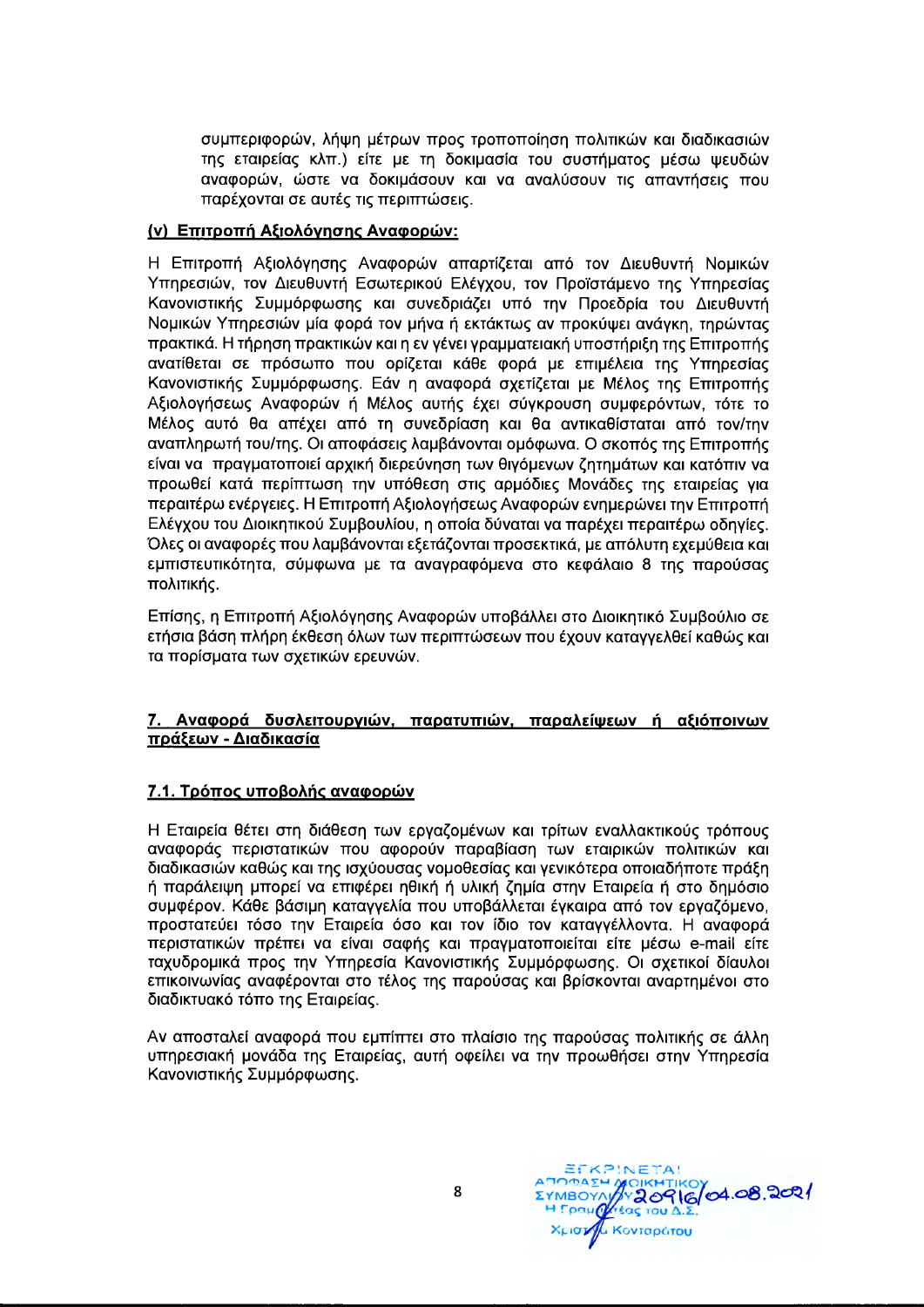# 7.2. Διαδικασία παραλαβής αναφορών

Η Υπηρεσία Κανονιστικής Συμμόρφωσης είναι υπεύθυνη για τη διαχείριση του εσωτερικού συστήματος αναφορών. Ο ρόλος της συνίσταται στη διασφάλιση της εφαρμογής της πολιτικής και της λειτουργίας του Μηχανισμού αναφορών της Εταιρείας. Η Υπηρεσία Κανονιστικής Συμμόρφωσης διαχειρίζεται τις αναφορέςκαταγγελίες με τη δέουσα επιμέλεια, εμπιστευτικά, αμερόληπτα και αντικειμενικά. Με την παραλαβή της αναφοράς η Υπηρεσία Κανονιστικής Συμμόρφωσης  $\theta\alpha$  Thy αρχειοθετεί σε έντυπη και ηλεκτρονική μορφή σε χωριστό πρωτόκολλο και θα τηρείται με τρόπο που να εξασφαλίζεται η εμπιστευτικότητα. Επίσης, θα επικοινωνεί άμεσα και οπωσδήποτε όχι αργότερα των τριών ημερών με το πρόσωπο που υπέβαλε την αναφορά για να τον ενημερώσει ότι η αναφορά του παρελήφθη, εφόσον αυτή υπεβλήθη επωνύμως και ενυπόγραφα. Στη συνέχεια η Υπηρεσία Κανονιστικής Συμμόρφωσης θα προωθεί τις αναφορές στην Επιτροπή Αξιολόγησης Αναφορών.

## 7.3. Αξιολόγηση αναφορών

Η Επιτροπή Αξιολόγησης Αναφορών λαμβάνει γνώση όλων των υποβαλλόμενων αναφορών από την Υπηρεσία Κανονιστικής Συμμόρφωσης και αποφασίζει εάν οι αναφορές αφορούν σοβαρές δυσλειτουργίες, παρατυπίες, παραλείψεις ή αξιόποινες πράξεις. Τα πρακτικά της Επιτροπής Αξιολόγησης Αναφορών και τα αποτελέσματα τόσο των αρχικών όσο και των τελικών ερευνών των υποθέσεων γνωστοποιούνται στην Επιτροπή Ελέγχου του Διοικητικού Συμβουλίου. Κατά την επεξεργασία των αναφορών, αξιολογείται η ακρίβεια και η σπουδαιότητα των πληροφοριών που λαμβάνονται, προκειμένου να σταθμιστεί εάν υπάρχουν σημαντικοί λόγοι που επιβάλλουν την περαιτέρω έρευνα και την ανάληψη διορθωτικών ενεργειών.

Κατά τη διερεύνηση λαμβάνεται υπόψη η σοβαρότητα του θέματος που αποκαλύπτεται και η δυνατότητα επιβεβαίωσης της καταγγελίας. Στο πλαίσιο διερεύνησης της καταγγελίας και προκειμένου να επαληθεύσει το αναφερόμενο γεγονός, η Επιτροπή Αξιολόγησης Αναφορών έχει τη δυνατότητα να ζητά στοιχεία και διευκρινίσεις από το πρόσωπο που υπέβαλε την αναφορά, από τα εμπλεκόμενα μέρη ή από οποιαδήποτε άλλη πηγή κρίνει ότι θα συμβάλλει αποτελεσματικά στη διερεύνηση της υπόθεσης. Είναι στη διακριτική ευχέρεια της Επιτροπής Αξιολόγησης Αναφορών να αποφασίσει αν θα χρησιμοποιήσει σε οποιοδήποτε στάδιο της διαδικασίας εξωτερικούς ελεγκτές, συμβούλους ή εμπειρογνώμονες. Στη περίπτωση χρήσης εξωτερικών συνεργατών, θα υπογραφεί συμφωνητικό εμπιστευτικότητας και τήρησης των αρχών προστασίας προσωπικών δεδομένων και την εποπτεία του έργου θα την έχει η Επιτροπή Αξιολόγησης Αναφορών.

Η Επιτροπή Αξιολόγησης διεξάγει αρχική έρευνα, προκειμένου να αποφασίσει την περαιτέρω ή μη διερεύνηση της υπόθεσης και καταγράφει την απόφασή της με την αντίστοιχη αιτιολόγηση στα πρακτικά συνεδρίασης της Επιτροπής. Σε περίπτωση που από την αξιολόγηση και έρευνα της αναφοράς δεν προκύψει ή δεν αποδειχθεί η βασιμότητά της, η αναφορά απλώς καταγράφεται και αρχειοθετείται με επιμέλεια της Υπηρεσίας Κανονιστικής Συμμόρφωσης για διάστημα 5 ετών.

Αν η Επιτροπή Αξιολόγησης αποφασίσει ότι η αναφορά χρήζει περαιτέρω διερεύνησης, αναλαμβάνει μία ή περισσότερες από τις κάτωθι δράσεις, κατά περίπτωση:

≻ παραπέμπει την αναφορά στην Επιτροπή Ελέγχου, η οποία μπορεί α) να δώσει σχετική γραπτή εντολή ανάθεσης ελέγχου στη Διεύθυνση Εσωτερικού Ελέγχου, διαβιβάζοντάς της το σχετικό υλικό με την αναφορά (εξαιρούνται οι περιπτώσεις διαπιστωμένης απάτης, οι οποίες σύμφωνα με τον Κανονισμό Εσωτερικής Λειτουργίας της Εταιρείας διενεργούνται από εξωτερικό,

ECKPINETA! ATTORAZH AIOIKHTIKOY<br>EYMBOYAIGY 20916 04.08.2021 Χριστιά Κονταρότου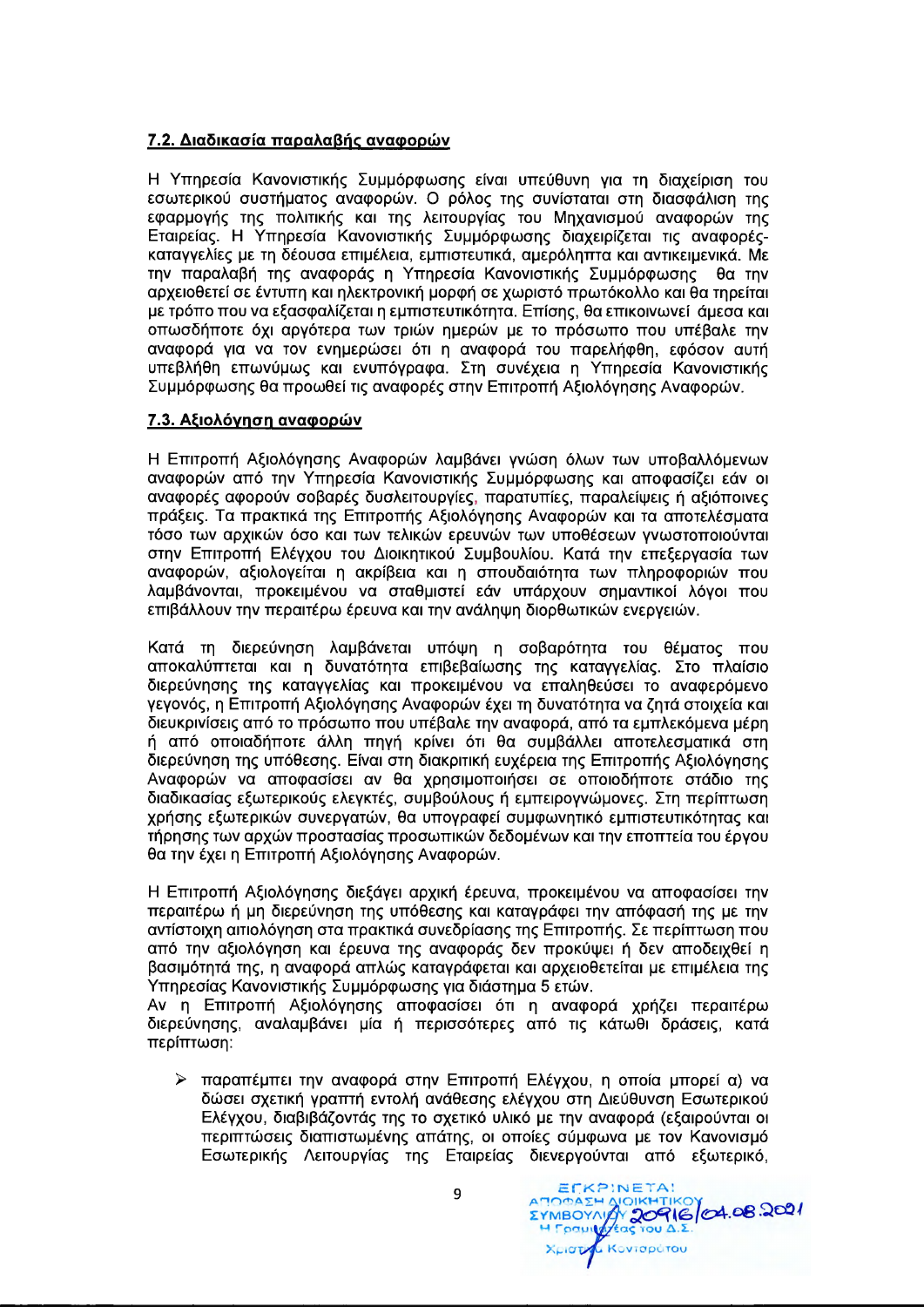πιστοποιημένο σύμβουλο), β) να παραπέμψει την αναφορά στον εξωτερικό ελεγκτή, γ) να παραπέμψει την αναφορά σε εξωτερικό συνεργάτη με σκοπό να αποτελέσει αντικείμενο ανεξάρτητης έρευνας,

- > παραπέμπει την αναφορά στην Υπηρεσία DPO,
- > παραπέμπει την αναφορά στη Διεύθυνση Νομικών Υπηρεσιών,
- > παραπέμπει την αναφορά στην Υπηρεσία Κανονιστικής Συμμόρφωσης.
- > παραπέμπει την αναφορά σε εξωτερική αρχή επιβολής του νόμου ή σε ρυθμιστική αρχή αναλόγως της σοβαρότητάς της,
- > παραπέμπει την αναφορά στα αρμόδια όργανα στο πλαίσιο της πειθαρχικής διαδικασίας της Εταιρείας, σύμφωνα με τα οριζόμενα στον Κανονισμό Προσωπικού.

Τα αποτελέσματα της έρευνας της αναφοράς σύμφωνα με την ανωτέρω διαδικασία αποστέλλονται στην Επιτροπή Αξιολόγησης Αναφορών, η οποία ενημερώνει εγγράφως εντός εύλογου χρονικού διαστήματος και όχι αργότερα των τριών μηνών το πρόσωπο, που αποκαλύπτει περιστατικό παραβατικής συμπεριφοράς για την πρόοδο της έρευνας καθώς και για το αποτέλεσμα αυτής, εφόσον η αναφορά έχει κατατεθεί επώνυμα.

Η Επιτροπής Αξιολόγησης Αναφορών υποβάλλει στο Διοικητικό Συμβούλιο σε ετήσια βάση πλήρη έκθεση όλων των περιπτώσεων που έχουν καταγγελθεί καθώς και τα πορίσματα των σχετικών ερευνών.

Στις αναφορές/καταγγελίες δεν θα πρέπει να εμπεριέχονται στοιχεία που αποτελούν ευαίσθητα προσωπικά δεδομένα (φυλετική ή εθνοτική καταγωγή, πολιτικά φρονήματα, θρησκευτικές ή φιλοσοφικές πεποιθήσεις, συμμετοχή σε συνδικαλιστική οργάνωση, γενετικά και βιομετρικά δεδομένα, δεδομένα που αφορούν στην υγεία ή δεδομένα που αφορούν στη σεξουαλική ζωή ή τον γενετήσιο προσανατολισμό) και γενικά είναι επιβεβλημένη η τήρηση της νομοθεσίας και των πολιτικών της Εταιρείας εκ μέρους των καταγγελλόντων. Οι αναφορές που περιέχουν τέτοια δεδομένα δεν θα ερευνώνται σύμφωνα με το άρθρο 9 παρ. 1 του Γενικού Κανονισμού Προστασίας Δεδομένων (ΕΕ 679/2016).

Δεδομένα προσωπικού χαρακτήρα τα οποία εκδήλως δεν σχετίζονται με τον χειρισμό συγκεκριμένης αναφοράς δεν συλλέγονται ή, αν συλλεχθούν τυχαία, διαγράφονται χωρίς άσκοπη καθυστέρηση.

Οι εργαζόμενοι ή τρίτα μέρη που αναφέρουν περιστατικά παραβατικής συμπεριφοράς καθώς και οι εργαζόμενοι ή τρίτα μέρη που τυχόν περιλαμβάνονται στις ανωτέρω αναφορές έχουν δικαίωμα πρόσβασης, ενημέρωσης, αντίρρησης και διόρθωσης των προσωπικών τους στοιχείων καθώς και να ζητήσουν οποτεδήποτε και χωρίς επιβάρυνση τη διαγραφή των στοιχείων που χορήγησαν, κατά τα οριζόμενα στον Ν.4624/2019, σχετικά με τα μέτρα εφαρμογής του Γενικού Κανονισμού Προστασίας Δεδομένων (ΕΕ 679/2016) και τις σχετικές πολιτικές της Εταιρείας.

Η Επιτροπή Αξιολόγησης Αναφορών επεξεργάζεται μόνο τα δεδομένα που είναι απαραίτητα σύμφωνα με την αρχή της αναλογικότητας, τα οποία διατηρεί για χρονικό διάστημα πέντε (5) ετών, εκτός αν συντρέχουν σοβαροί λόγοι που επιβάλλουν τη διατήρησή τους για μεγαλύτερο χρονικό διάστημα (π.χ. διεξαγωγή έρευνας σε εξέλιξη, εκκρεμείς δικαστικές διαδικασίες), οπότε ο χρόνος διατήρησης θα παρατείνεται στα είκοσι (20) έτη. Η Επιτροπή Αξιολόγησης Αναφορών προστατεύει τα προσωπικά δεδομένα από απώλεια, κακή χρήση, μη εξουσιοδοτημένη πρόσβαση ή αποκάλυψη αυτών και εν γένει εξασφαλίζει την ύπαρξη κατάλληλων τεχνικών και οργανωτικών μέτρων για την προστασία τους.

ECKPINETA! **TOOASH ALOKHTIKOY 04.08.2021** *<u>εας</u>* του Δ.Σ Xpigy a Kovrapórou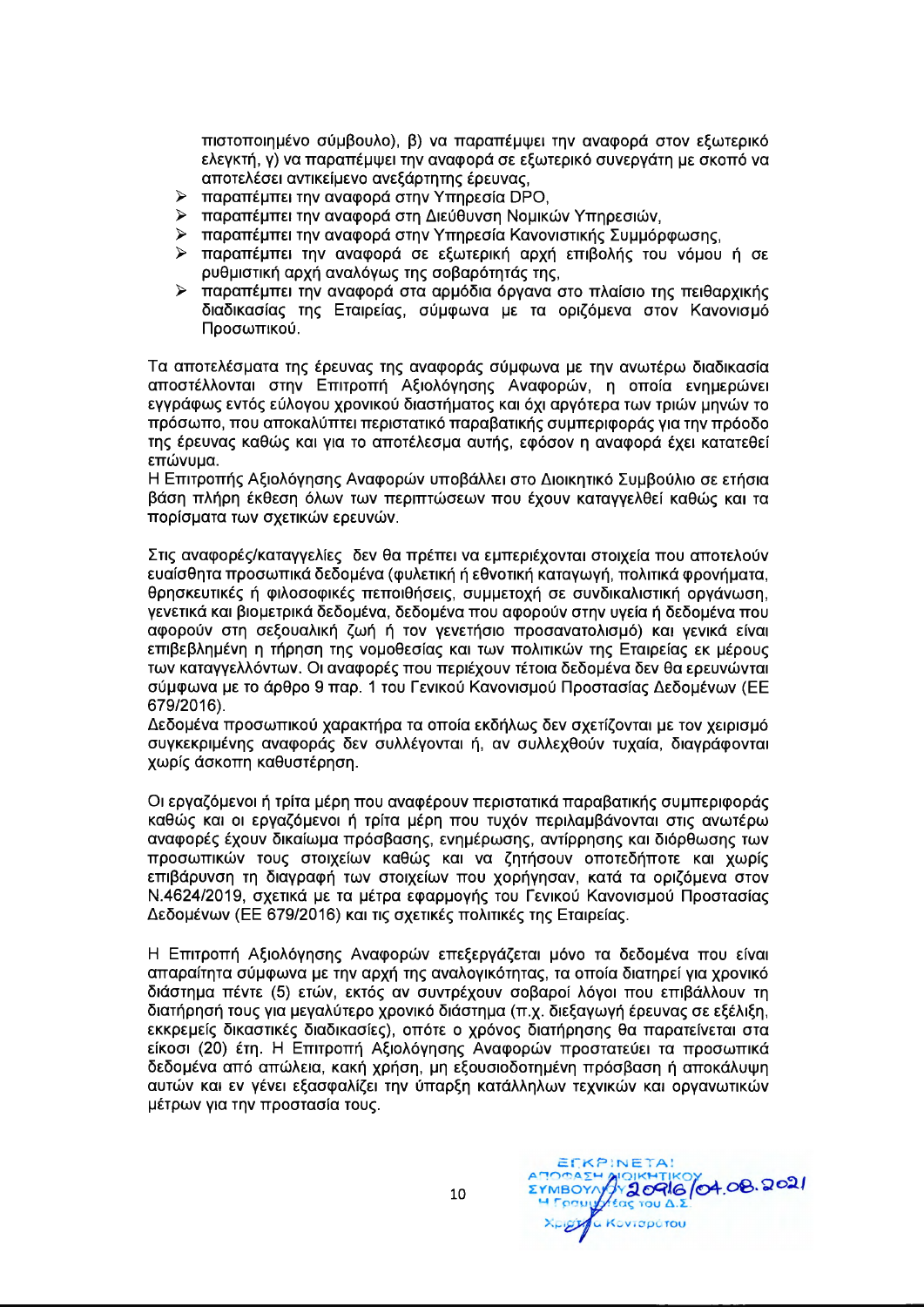Όλες οι αναφορές τυγχάνουν ισότιμης επεξεργασίας αλλά ενδέχεται να υπάρξουν περιπτώσεις μη περαιτέρω διερεύνησης πέραν των αναφερόμενων στην παράγραφο 5.2. της παρούσας πολιτικής. Σχετικοί λόγοι για αυτό περιλαμβάνουν:

Ισχυρισμούς που αφορούν συμπεριφορές μη εμπίπτουσες στον ορισμό των επιλήψιμων συμπεριφορών κατά την Πολιτική της εταιρίας.

Η αναφορά δεν παρέχει επαρκείς και συγκεκριμένες πληροφορίες για τη θεμελίωση του ισχυρισμού.

Η αναφορά απαιτεί έρευνα επί ευαίσθητων προσωπικών δεδομένων ενός προσώπου (π.χ. σεξουαλικός προσανατολισμός, υγεία, θρησκευτικές ή πολιτικές πεποιθήσεις) εκτός αν αυτά ενδεχομένως στρέφονται εναντίον ατομικού, κοινωνικού ή εταιρικού συμφέροντος.

Αν το ζήτημα έχει ήδη επιλυθεί.

#### 8. Ανωνυμία - Εμπιστευτικότητα

Η Εταιρεία ενθαρρύνει την υιοθέτηση της τακτικής των επώνυμων αναφορών καθώς οι ανώνυμες αναφορές καθιστούν το έργο της αναλυτικής διερεύνησης εξαιρετικά δυσχερές ή και αδύνατο λόγω της δυσκολίας επικοινωνίας και αλληλεπίδρασης με τον ανώνυμο καταγγέλλοντα (π.χ. συνομιλία, συνάντηση με τα στελέχη της αρμόδιας Διεύθυνσης για την παροχή διευκρινίσεων κατά τη διάρκεια της έρευνας). Επιπλέον, η αξιολόγηση της αξιοπιστίας της αναφοράς-καταγγελίας επιτυγχάνεται καλύτερα στο πλαίσιο των επώνυμων αναφορών. Οι υποβαλλόμενες ανώνυμες αναφορές εξετάζονται ανάλογα με το βαθμό τεκμηρίωσής τους και τη δυνατότητα εντοπισμού της μη σύννομης ενέργειας που περιγράφουν για αυτό και θα πρέπει να έχουν σαφές και όσο γίνεται καλύτερα τεκμηριωμένο περιεχόμενο.

Στην περίπτωση των επώνυμων αναφορών, η Εταιρεία δεσμεύεται να διατηρήσει την ανωνυμία του καταγγέλλοντος και να μην προβεί σε ενέργειες που ενδεχομένως να έχουν ως αποτέλεσμα την αποκάλυψη της ταυτότητάς του. Σημειώνεται ότι η αποκάλυψη της ταυτότητας του καταγγέλλοντος ενδέχεται να απαιτηθεί στο πλαίσιο τυχόν δικαστικής διερεύνησης της υπόθεσης ή άλλης νομικής διαδικασίας. Σε αυτή την περίπτωση, θα διατηρηθεί η ανωνυμία οποιωνδήποτε άλλων προσώπων εμπλέκονται στην αναφορά, υποκείμενη στους ανωτέρω περιορισμούς.

#### 9. Δεσμεύσεις Διοίκησης

Οι αναφορές-καταγγελίες αντιμετωπίζονται από τη Διοίκηση ως μία θεμιτή πράξη που μπορεί να συμβάλλει σημαντικά στην αποδοτικότητα και στην εύρυθμη λειτουργία της Εταιρείας, προσαρμοσμένη στην εφαρμογή και τήρηση ολοένα και υψηλότερων ηθικών προτύπων.

Η Διοίκηση αναγνωρίζει ότι ένα αποτελεσματικό εσωτερικό σύστημα αποκάλυψης αθέμιτων πρακτικών στον χώρο εργασίας, χωρίς τον φόβο αντιποίνων, υποδηλώνει ότι οι εργαζόμενοι αναλαμβάνουν σοβαρά τις ευθύνες τους και επιπλέον, συμβάλλουν στην αποφυγή της αρνητικής δημοσιότητας που συχνά συνοδεύει τις αποκαλύψεις σε εξωτερικούς φορείς.

Ως εκ τούτου, η Διοίκηση δεσμεύεται να προωθήσει και να καλλιεργήσει μια κουλτούρα λογοδοσίας, ακεραιότητας και κανονιστικής συμμόρφωσης, με μηδενική ανοχή σε οποιαδήποτε παρενόχληση, θυματοποίηση ή διάκριση του καταγγέλλοντος, υπό την προϋπόθεση ότι η αποκάλυψη γίνεται με καλή πίστη και με εύλογη πεποίθηση ότι η καταγγελία δεν βασίζεται σε φήμες και εικασίες. Αντίθετα, δεν προστατεύονται οι εργαζόμενοι που προβαίνουν σκοπίμως σε ψευδείς και κακόβουλες καταγγελίες.

11

EDKPINETA! ATTORIAL AND LAT **A** Kovraporou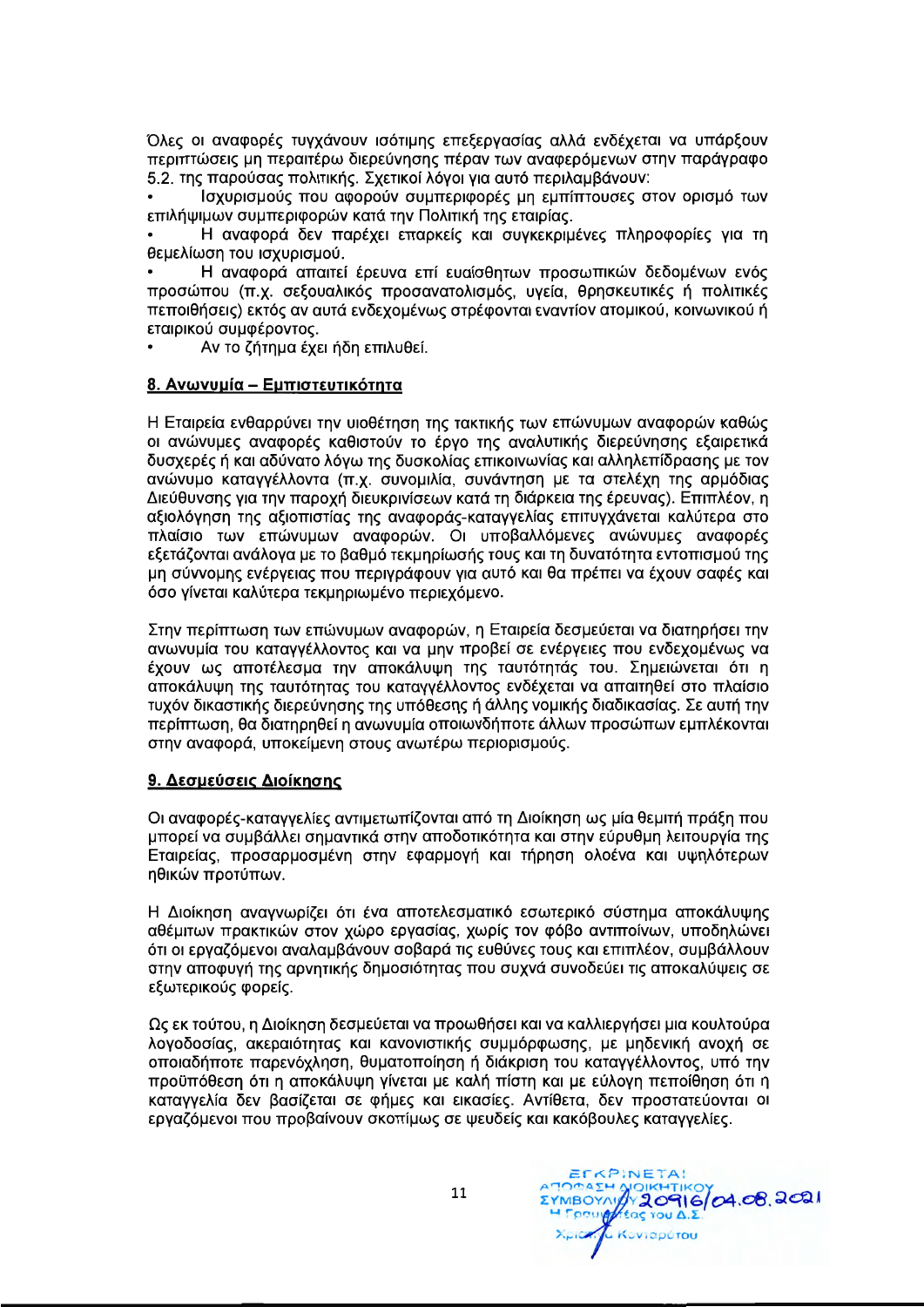H Εταιρεία υποστηρίζει το τεκμήριο της αθωότητας στο πρόσωπο του Kαταγγελλόμενου μέχρι την απόδειξη της βασιμότητας της αναφοράς/καταγγελίας.

Για τη δημιουργία μίας αποτελεσματικής διαδικασίας υποβολής αναφορών-Kαταγγελιών, η Εταιρεία διασφαλίζει ότι όλοι οι εργαζόμενοι γνωρίζουν τη θέσπιση της συγκεκριμένης διαδικασίας και βεβαιώνουν ενυπόγραφα ότι έχουν διαβάσει και Kατανοήσει την παρούσα πολιτική. Επιπλέον, η Εταιρεία διασφαλίζει ότι όλες οι aναφορές-καταγγελίες εξετάζονται έγκαιρα με εμπιστευτικό τρόπο, προκειμένου να λαμβάνονται τα κατάλληλα μέτρα αντιμετώπισής τους μετά την ολοκλήρωση της έρευνας.

#### 10. Αντίποινα – Προστασία από πράξεις αντιποίνων

#### **10.1. Op1au6c Km uopcetc; av1molvwv**

Ως αντίποινα νοούνται οποιεσδήποτε ενέργειες από οποιονδήποτε κι αν προέρχονται (μέλη διοίκησης, προϊστάμενους του προσώπου που εγείρει ανησυχίες, συναδέλφους, συνεργάτες, εξωτερικούς συμβούλους, προμηθευτές, πελάτες), οι οποίες δύνανται να προκαλέσουν άμεσα ή έμμεσα, πριν, κατά τη διάρκεια ή μετά την αναφορά δυσμενή aποτελέσματα ή σημαντικές επαγγελματικές αλλαγές ή δυσμενή διακριτική μεταχείριση για το πρόσωπο που καλύπτεται από την παρούσα Πολιτική. Ως αντίποινα, συνεπώς, opíζονται οι αρνητικές συνέπειες και αντιδράσεις που ενδέχεται να βιώσει ένας εργαζόμενος-καταγγέλλων στις εργασιακές του σχέσεις εξαιτίας της συμμετοχής του σε αναφορά ή/και έρευνα whistleblowing-

O ορισμός αντιποίνων περιλαμβάνει,-ενδεικτικά τις κάτωθι μορφές:

- Παύση ή απόλυση
- Μη ανανέωση ή πρόωρη λήξη σύμβασης προσωρινής απασχόλησης
- Αποτροπή του προσώπου που αναφέρει ή συναδέλφων του/της από τη διερεύνηση ή συζήτηση του ζητήματος
- Διακοπή αποδοχής υπηρεσιών
- Αποκλεισμό από διαγωνισμούς και διαδικασίες προμηθειών
- Πρόωρη διακοπή ή ακύρωση σύμβασης για αγαθά ή υπηρεσίες
- Μη παροχή συστατικής επιστολής
- Προσβολή της φήμης
- Αδικαιολόγητη αξιολόγηση απόδοσης ως χαμηλής
- Υπέρμετρος περιορισμός ή διεύρυνση των υποχρεώσεων του προσώπου που aναφέρει (εξαιρουμένης της περίπτωσης σχετικής δικής του αίτησης) ή των όρων της σύμβασης εργασίας
- Eργασιακή παρενόχληση (mobbing) Προφορική ή έγγραφη παρενόχληση, η οποία εκφοβίζει το πρόσωπο που αναφέρει
- Δυσμενή μεταχείριση-Μονομερείς βλαπτικές μεταβολές των όρων σύμβασης εργασίας (π.χ. υποχρεωτική τοποθέτηση του προσώπου που αναφέρει σε άλλη θέση, υπέρμετρος περιορισμός ή διεύρυνση των υποχρεώσεων**καθηκόντων του προσώπου που αναφέρει (εξαιρουμένης της περίπτωσης** σχετικής δικής του αίτησης) ή των όρων εργασίας, μεταβολή ωραρίου εργασίας, αποκλεισμός από εκπαίδευση, ευκαιρίες προαγωγής, εταιρικές κοινωνικές ευκαιρίες, παρεμπόδιση στην εξέλιξη σταδιοδρομίας, υποβιβασμός OE Κατώτερη θέση, παρακράτηση μισθολογικής αύξησης, μισθολογική μείωση, παρακράτηση μπόνους ή επιδομάτων κλπ.).
- Παρεμπόδιση της άσκησης των εργασιακών δικαιωμάτων του (μη χορήγηση αδειών, εκπαίδευση κ.λ.π.)

Σε περίπτωση αντιποίνων ή παραβίασης της εμπιστευτικότητας, τα πρόσωπα που Uπόκεινται σε αντίποινα διαθέτουν τη δυνατότητα κατάθεσης επίσημης αναφοράς

12

**ECKPINETA!** 

ATOMAZH ANDIKHTIKOV<br>EYMBOYAY 20916/04.06.8021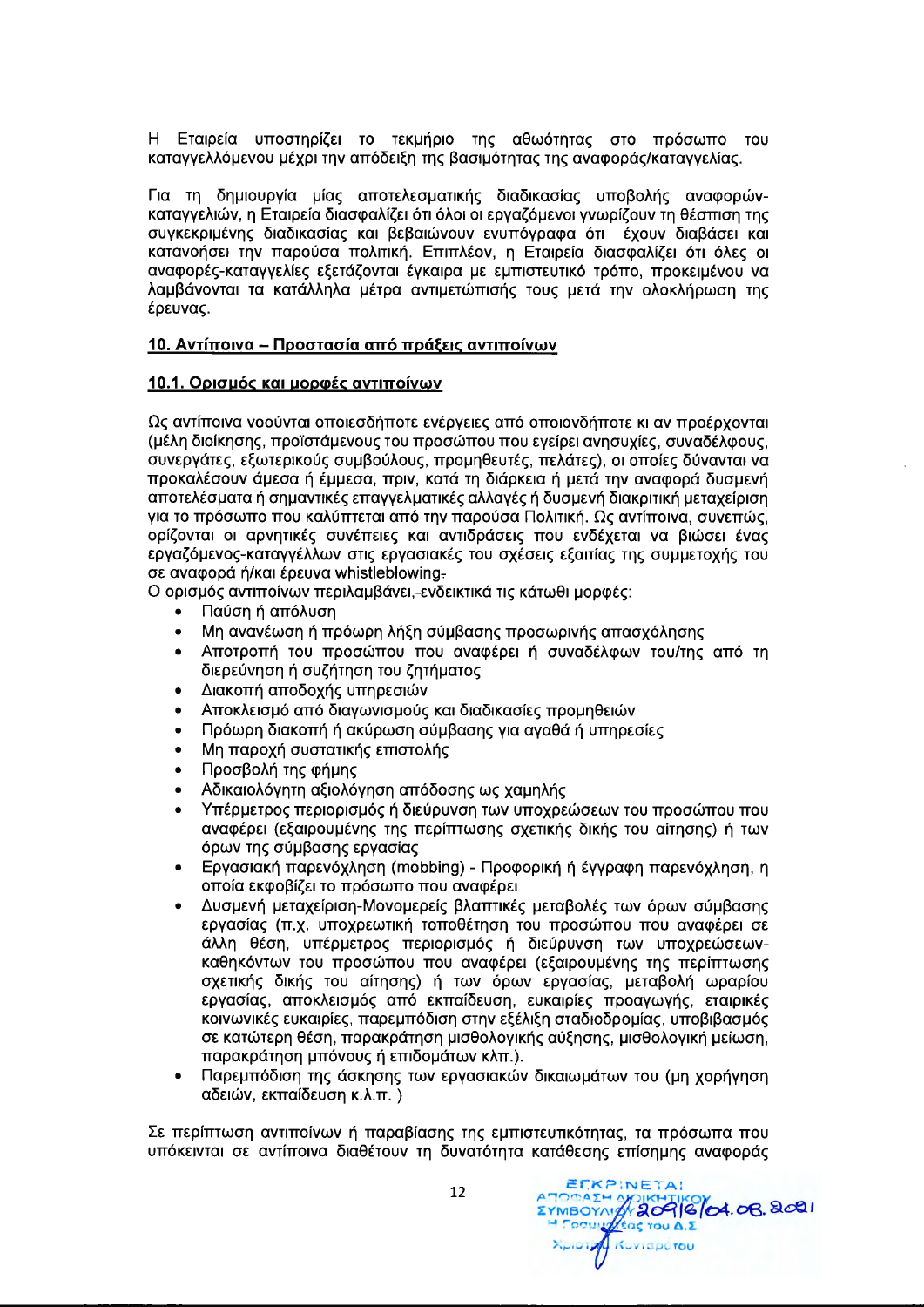προς την Επιτροπή Αξιολόγησης Αναφορών, η οποία οφείλει να ενημερώσει το ΔΣ, για να ζητήσουν την με κάθε τρόπο προστασία από την Εταιρεία, (πρακτική, νομική κάλυψη, συμβουλευτική στήριξη, πληρωμή εξόδων, προστασία από δυσμενείς υπηρεσιακές μεταβολές, μετακίνηση σε άλλη υπηρεσία) προκειμένου να προστατευτούν από πιθανές δυσμενείς αντιδράσεις στο περιβάλλον εργασίας τους. Οποιαδήποτε πράξη διάκρισης λαμβάνει χώρα κατά εργαζομένου που εγείρει ανησυχίες ή κατά εργαζόμενου που βοηθά στη διερεύνηση ή οποιαδήποτε πράξη ενδέχεται να αποθαρρύνει άλλους εργαζομένους από το να προβούν σε διατύπωση ανησυχιών, δεν είναι ανεκτή και επισύρει πειθαρχικά μέτρα, σύμφωνα με τις διατάξεις του Κανονισμού Προσωπικού της Εταιρείας.

#### Προστασία καταγγέλλοντος από πράξεις αρνητικών συνεπειών  $10.2.$ (αντιποίνων) και προσώπων που βοηθούν καθ' οιονδήποτε τρόπο στην έρευνα

Η πιο σημαντική αρχή της παρούσας πολιτικής είναι η προστασία του καταγγέλλοντος, με εξαίρεση την περίπτωση της κακόβουλης καταγγελίας ήτοι στην περίπτωση που αποδεικνύεται ότι ο εργαζόμενος εν γνώσει του υπέβαλε έναν ψευδή ισχυρισμό, παρείχε ψευδείς ή παραπλανητικές πληροφορίες, παρακωλύοντας το έργο κατά τη διάρκεια μιας έρευνας ή ενήργησε κακόπιστα με οποιονδήποτε τρόπο.

Είναι απόλυτα κατανοητό ότι συχνά τα πρόσωπα που διατυπώνουν αναφορές ανησυχούν για πιθανές διώξεις και αντίποινα. Η εταιρεία δεσμεύεται στην τήρηση ηθικών πρακτικών και ενθαρρύνει την ανοικτή επικοινωνία και τη διαφάνεια. Στο πλαίσιο αυτό, η Εταιρεία υποστηρίζει οποιοδήποτε πρόσωπο του πεδίου εφαρμογής της παρούσης πολιτικής, εκφράσει ανησυχίες και υποβάλλει αναφορά, ανεξαρτήτως βασιμότητας της καταγγελίας/αναφοράς.

Η Εταιρεία δεσμεύεται να προστατεύσει τους εργαζομένους από τυχόν πράξεις αντιποίνων όσον αφορά στην υφιστάμενη θέση τους και τη μελλοντική επαγγελματική τους εξέλιξη, οι οποίοι ανιδιοτελώς και «καλή τη πίστει» προέβησαν σε αναφορά καταγγελία.

Αναγνωρίζοντας ότι υπάρχουν εργαζόμενοι που διστάζουν να προβούν σε οποιασδήποτε μορφής καταγγελία (whistleblowing) με το φόβο της πιθανής επιβολής αντιποίνων, διασφαλίζεται με το παρόν πλαίσιο ότι η Εταιρεία είναι ένα ασφαλές περιβάλλον που ενθαρρύνει και προστατεύει τους εργαζόμενους να υποβάλλουν αναφορές, απαραίτητες για τη διαφύλαξη των συμφερόντων της Εταιρείας και των εργαζομένων. Πρακτικές επιβολής αντιποίνων κατά οποιουδήποτε εργαζόμενου που αναφέρει ή συμμετέχει στη διερεύνηση υπαρκτής ή υποπτευόμενης παραβίασης του νομοθετικού-κανονιστικού πλαισίου που διέπει τη λειτουργία της Εταιρείας δεν είναι ανεκτές και επισύρουν πειθαρχικά μέτρα, σύμφωνα με τις διατάξεις του Κανονισμού Προσωπικού της Εταιρείας.

Η Εταιρεία θα απέχει από κάθε πράξη που μπορεί να θεωρηθεί ως επιβολή αντιποίνων εναντίον προσώπων που προέβησαν σε αναφορές και δεν θα ανεχτεί την επιβολή άμεσων ή έμμεσων αντιποίνων από οποιοδήποτε πρόσωπο ή ομάδα, εναντίον όποιου, «καλή τη πίστει» (δηλαδή εύλογα πιστεύει στην ορθότητα της αναφοράς ακόμη κι αν αυτή αποδειχθεί ανακριβής- και την διατυπώνει με καλή πρόθεση και όχι για να εξυπηρετήσει ιδιοτελείς σκοπούς), προέβη στη διατύπωση αναφοράς ή βοήθησε την Επιτροπή Αξιολόγησης Αναφορών, την Επιτροπή Ελέγχου, τη Διοίκηση ή οποιοδήποτε εποπτικό ή ελεγκτικό όργανο.

Επίσης, η Εταιρεία προστατεύει τα πρόσωπα που από πλάνη ή άγνοια θεωρήθηκε ότι υπέβαλαν αναφορά και ως αποτέλεσμα υπόκεινται σε αντίποινα. Η προστασία παρέχεται ακόμη και σε άτομα που βοήθησαν στη διερεύνηση της αποκάλυψης, επειδή

> ECKPINETA! AMODA EH MOIKI EYMBOYALA 20916 04.08.2021 Χριστού Κονταρότου

13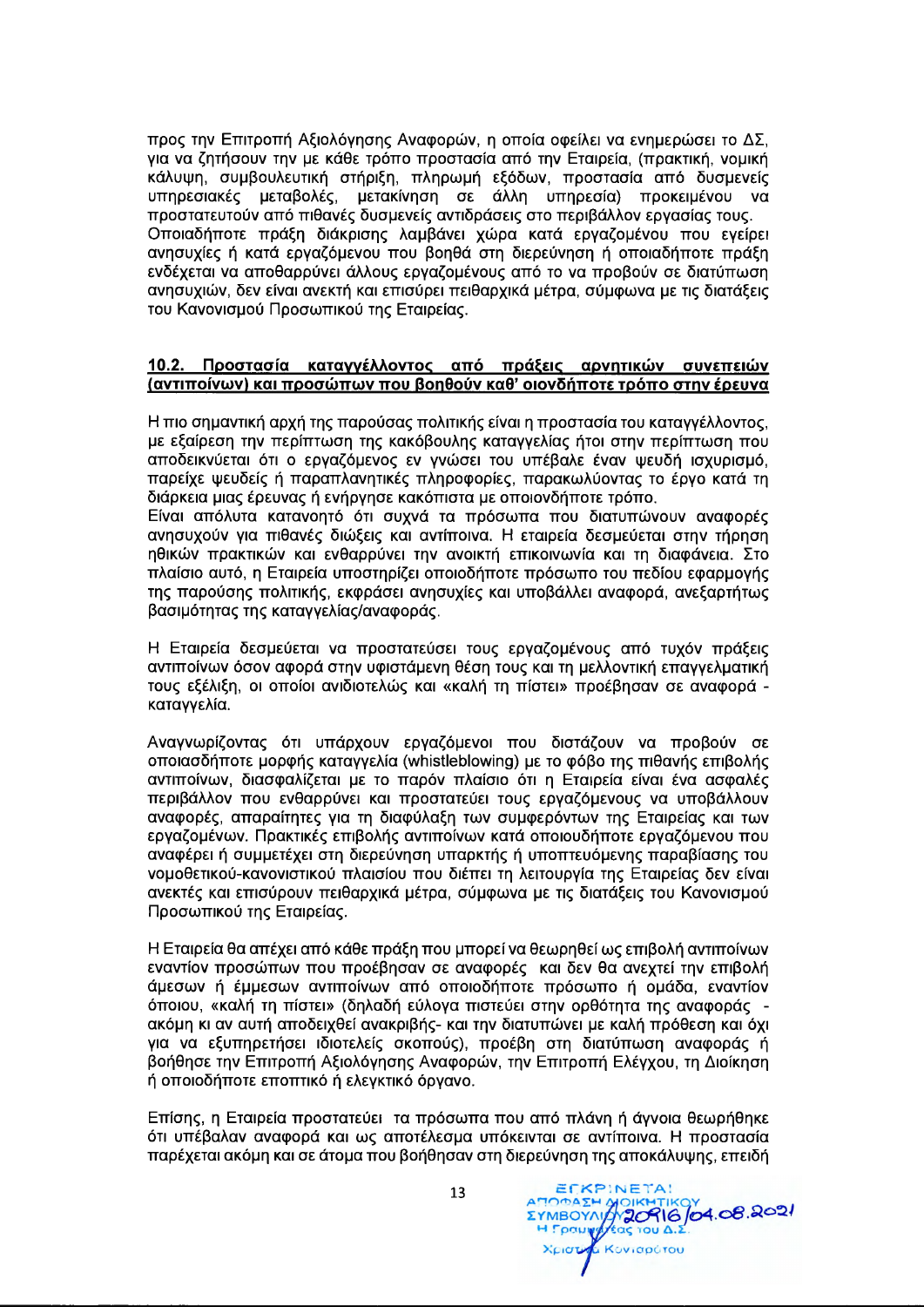ήταν υποχρεωμένα λόγω αρμοδιότητας και θέσης ή στο πλαίσιο εκτέλεσης των καθηκόντων τους. Η προστασία επεκτείνεται σε φυσικά πρόσωπα κάθε ιδιότητας (ενδεικτικά και όχι περιοριστικά: μόνιμους εργαζόμενους, συμβασιούχους ορισμένου ή αορίστου χρόνου, εκπαιδευόμενους, απασχολούμενους μέσω εξωτερικού συνεργάτη κλπ.). Προστασία παρέχεται επίσης σε πρόσωπα των οποίων η εργασιακή σχέση έληξε και σε υποψηφίους για θέση απασχόλησης ή άλλης μορφής συνεργασίας, οι οποίοι απέκτησαν πληροφορίες για παραβιάσεις κατά τη διάρκεια της απασχόλησής τους ή κατά τη διαδικασία πρόσληψης, και θα μπορούσαν να υποστούν αντίποινα, λόγου χάρη υπό τη μορφή αρνητικών επαγγελματικών συστάσεων, ένταξης σε μαύρη λίστα ή μποϋκοτάζ επιχειρήσεων. Η προστασία επεκτείνεται και σε μέλη της οικονένειας των αναφερόντων που ενδεχομένως έχουν εργασιακή ή επαγγελματική σχέση με την Εταιρεία.

#### 10.3. Χρονική διάρκεια προστασίας

Η προστασία κατά των αντιποίνων δεν περιορίζεται σε μια συγκεκριμένη χρονική περίοδο, γιατί τα αντίποινα ενδέχεται να επιβληθούν σε πολύ μεταγενέστερο χρόνο από την υποβολή της αναφοράς (π.χ. κατά τη διεξαγωγή της έρευνας της αναφοράς ή τη δημόσια ανακοίνωση της επιβολής κυρώσεων) ή ακόμη και πριν την υποβολή της αναφοράς, όπως για παράδειγμα όταν γίνεται αντιληπτό ότι ο εργαζόμενος ανακαλύπτει ή διαπιστώνει τυχόν περιστατικό και εξαιτίας αυτού υφίσταται αρνητικές συνέπειες (αντίποινα).

## 11. Προώθηση κουλτούρας ελεύθερης έκφρασης και ηθικής συμπεριφοράς, τακτική εκπαίδευση και ευαισθητοποίηση του προσωπικού σχετικά με τον εσωτερικό μηχανισμό έγερσης ανησυχιών.

Η Εταιρεία λαμβάνει όλα τα απαραίτητα μέτρα ώστε οι εργαζόμενοι να ενθαρρύνονται να εκφράζονται ελεύθερα, να αντιδρούν σε επιλήψιμες συμπεριφορές, να μοιράζονται τις ανησυχίες τους χωρίς φόβο αντιποίνων και να συμμορφώνονται με τις εταιρικές πολιτικές κατά της διαφθοράς και τις εταιρικές αξίες. Μέσα που μπορούν να αξιοποιηθούν για τη διαμόρφωση εταιρικής ηθικής είναι newsletters, e-mail, intranet, εκπαίδευση, δημοσίευση στην ιστοσελίδα, συναντήσεις του διαχειριστή του συστήματος έγερσης ανησυχιών με το προσωπικό. Η Διεύθυνση Εκπαίδευσης θα οργανώνει συστηματική εκπαίδευση του προσωπικού σχετικά με τον εσωτερικό μηχανισμό έγερσης ανησυχιών, καθιστώντας παράλληλα σαφές ότι κανένας υπάλληλος δεν υπόκειται σε αντίποινα, διακρίσεις ή πειθαρχικά μέτρα λόγω αναφοράς επιλήψιμων συμπεριφορών.

Επίσης θα διεξάγονται από τη Διεύθυνση Εσωτερικού Ελέγχου περιοδικά έρευνες αξιολόγησης της αντίληψης των εργαζομένων για «το ηθικό κλίμα» καθώς και ως προς τη γνώση του πλαισίου λειτουργίας του μηχανισμού έγερσης ανησυχιών.

## 12. Δίαυλοι επικοινωνίας για την αναφορά περιστατικών παραβατικής συμπεριφοράς

Η παρούσα Πολιτική βρίσκεται αναρτημένη στον επίσημο διαδικτυακό τόπο της Εταιρείας "www.eydap.gr".

Μπορείτε να αναφέρετε περιστατικά που αφορούν παραβίαση των εταιρικών πολιτικών και διαδικασιών καθώς και της ισχύουσας νομοθεσίας και περιστατικά

14

EFKPINETA! DOASH MOIKHTIKO EYMBOYADY 20916 04.08.2021 H Foauy ytas Tou A.E *<u>E Kovrapárou</u>* XCIOZA